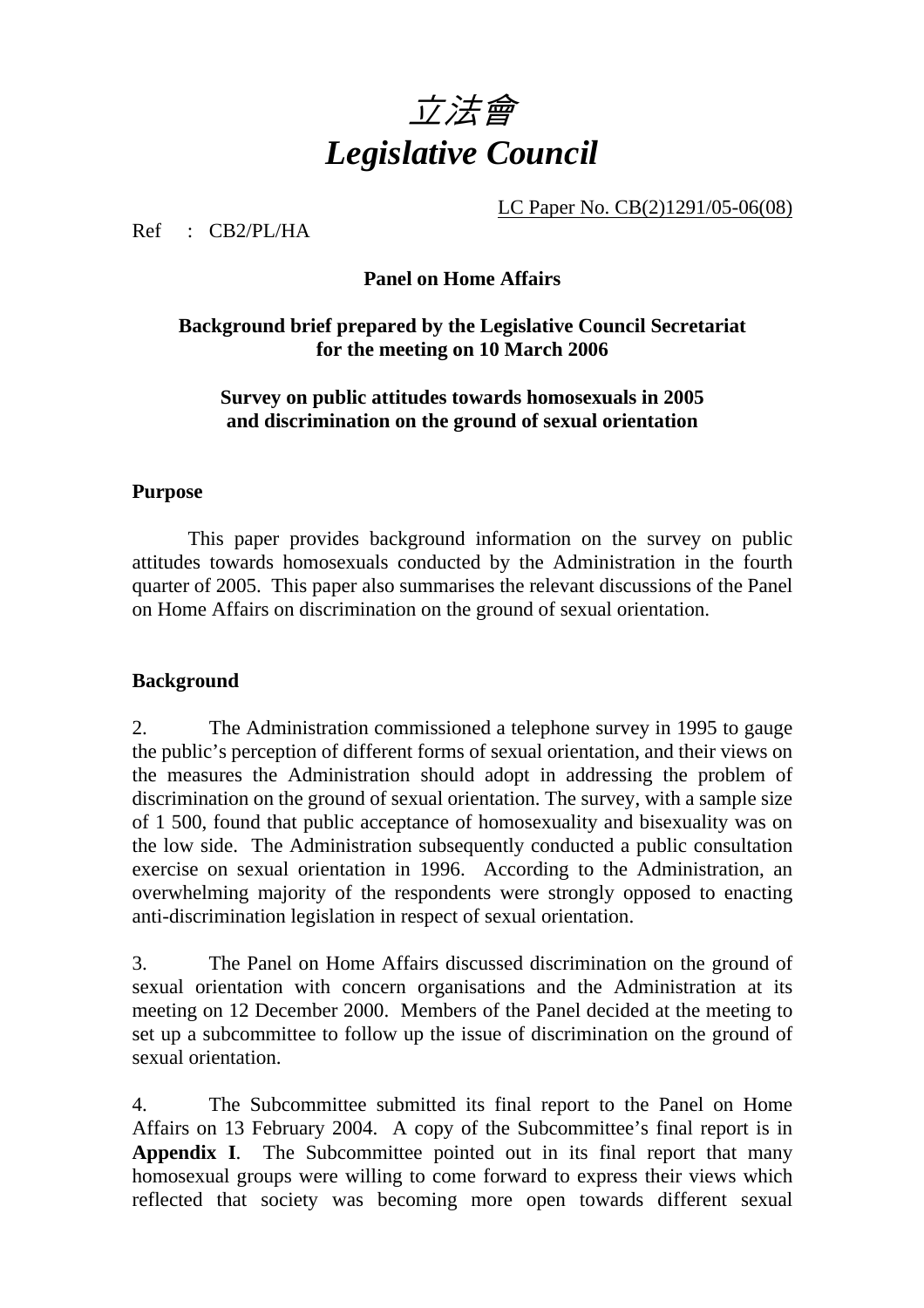orientations. The Subcommittee considered that it was opportune for the Government to conduct another comprehensive consultation on the issue and specifically seek views from homosexual groups about the need to legislate against discrimination on the ground of sexual orientation.

5. In its written response to the Subcommittee's final report submitted to the Panel on Home Affairs on 5 July 2004, the Administration indicated that subject to the availability of resources, it would consider conducting a large-scale survey in the following financial year in order to better understand the latest public opinion in the area. A copy of the Administration's response to the Subcommittee's final report is in **Appendix II**.

## **Surveys to be conducted by the Administration**

#### Survey on public attitudes towards homosexuals

6. The Administration informed the Panel on Home Affairs at its meeting on 14 January 2005 that it planned to conduct a telephone survey with a sample size of 2 000 on public attitudes towards homosexuals. According to the Administration, it intended to consult the various concern groups on the design of the questionnaire of the survey. A three-person advisory group would also be formed to advise on the design of the questionnaire. The Administration's plan was to conduct the survey in the second quarter of 2005. The estimated cost of conducting the survey was about \$180,000.

7. According to the information available on the website of the Home Affairs Bureau, the advisory group, comprising Mr Christopher CHAN Yiu-chong, Professor Fanny CHEUNG Mui-ching and Dr Priscilla LEUNG Mei-fun, was appointed in early 2005. Fieldwork of the telephone survey was conducted during 22 to 31 October 2005.

## Survey on public attitudes towards transgender

8. The Administration further informed the Panel that it intended to conduct a separate survey on public attitudes towards transgenders at a later stage after completion of the survey on public attitudes towards homosexuals.

## **Members' concerns**

## Relevant meetings

9. Apart from the discussion at the meeting of the Panel on Home Affairs on 14 January 2005, members had made enquiries about the progress of the survey at the Panel meeting on 21 June 2005. The concerns raised by members at these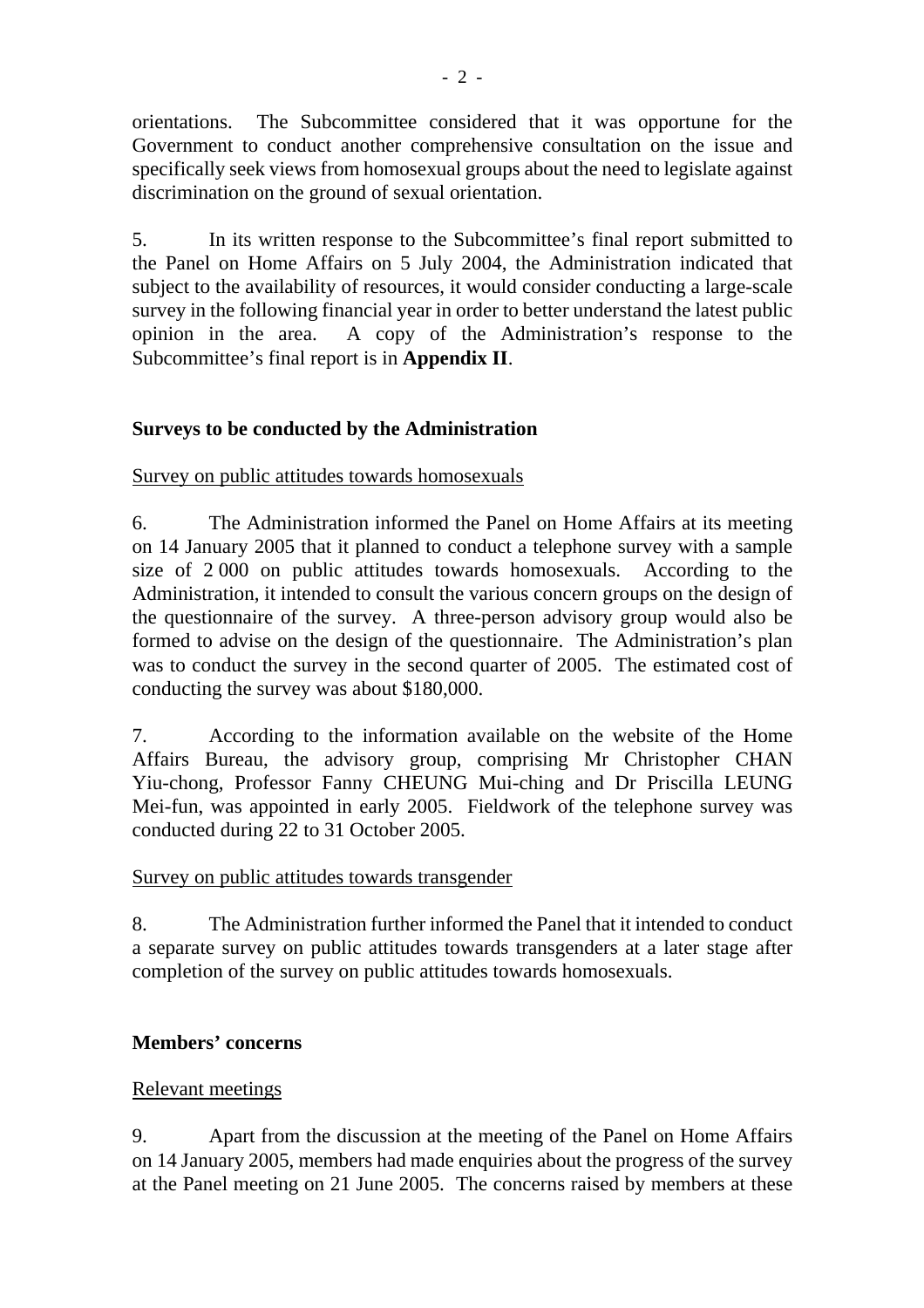two meetings as well as the Panel meeting on 12 December 2000 are summarised in the following paragraphs.

## Composition of the advisory group on the design of the questionnaire

10. Some members expressed concern that the sexual orientations of the three persons to be appointed to the advisory group might affect its objectivity. Hon Emily LAU suggested that the advisory group should include persons with a different sexual orientation in order to ensure its objectivity. She pointed out that there were queries as to why the Administration had not appointed members of sexual minority groups to the advisory group. Hon James TO commented that it was inappropriate to request members of the advisory group to disclose their sexual orientation.

11. The Administration responded that members of the advisory group were independent professionals who would try to ensure that design of the questionnaire was not biased, and the survey would be conducted in a fair and objective manner. The Administration stressed that sexual orientation would not affect the work and independence of a person.

12. Dr Hon Fernando CHEUNG suggested that the Administration should provide channels for the sexual minorities to put forward their views on the survey, and such views should be taken into account in the design of the questionnaire. The Administration responded that the Administration would consider the views of the sexual minorities on the design, and the subject would be included for discussion at meetings of the Sexual Minorities Forum. The Administration would also seek the views of non-governmental organisations and religious groups.

## Legislation against discrimination on the ground of sexual orientation

13. When the Panel discussed discrimination on the ground of sexual orientation at its meeting on 12 December 2000, some members were of the view that while the prevailing social climate and culture should be taken into account in considering whether legislation against discrimination on the ground of sexual orientation was necessary, the fundamental rights and interests of homosexual groups as minorities in the community should not be neglected. Some other members considered that as introducing legislation would have far-reaching implications on the prevailing traditions and moral standards in the community, the social consequences of giving legal recognition to homosexual marriages should be studied seriously.

14. Referring to the Administration's plan to conduct a survey on public attitudes towards homosexuals in 2005, Hon Emily LAU asked whether the Administration intended to introduce legislation against discrimination on the ground of sexual orientation. The Administration informed members that the survey would ask the respondents whether they supported introducing such legislation, and the findings of which might form the basis of a public consultation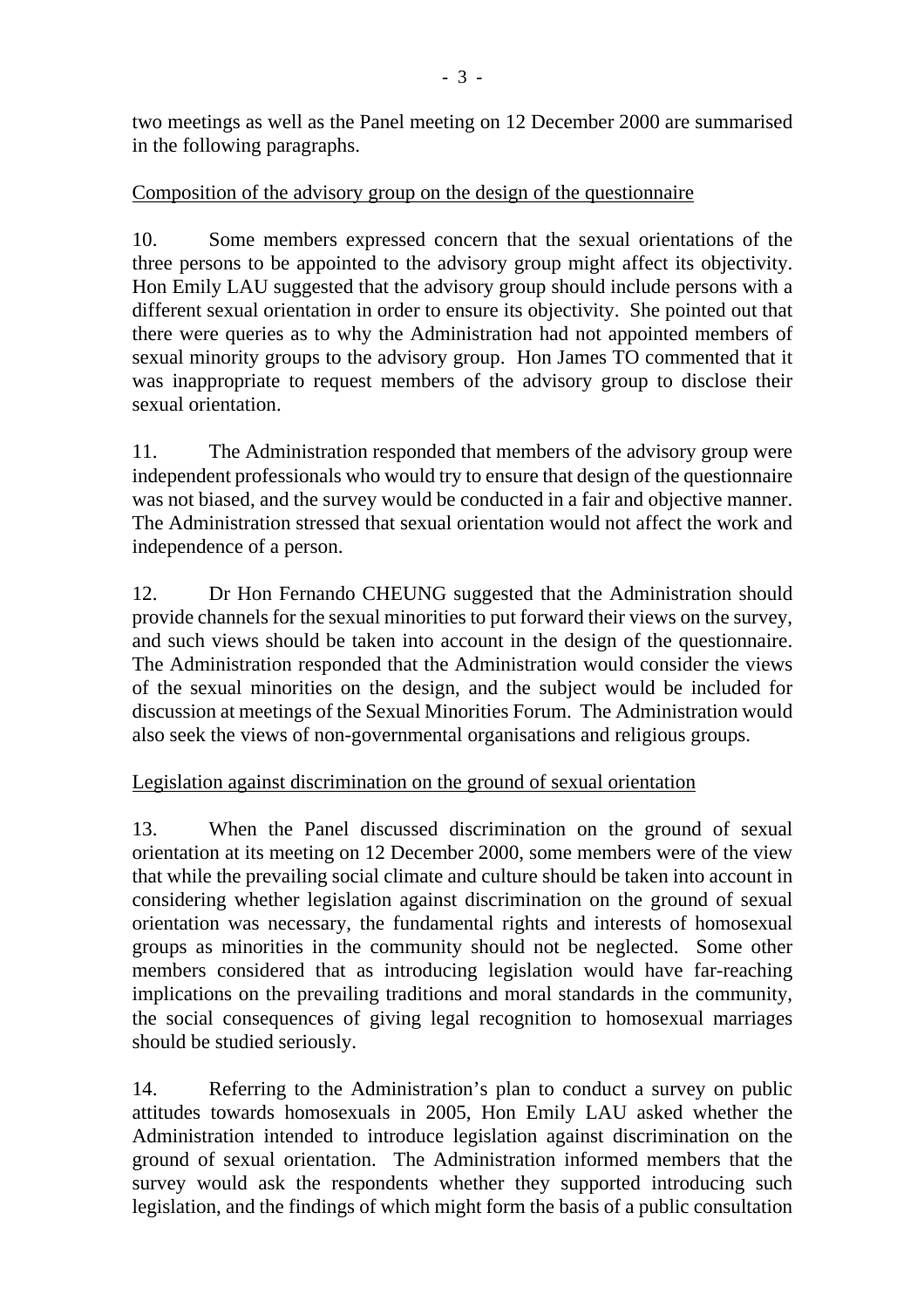exercise to be launched in the future if necessary. The Administration further pointed out that a comprehensive consultation exercise would have to be conducted before deciding on the way forward, as the subject matter which related to religious and moral issues was controversial.

15. Hon Dr Fernando CHEUNG was of the view that the Administration had taken a wrong approach by considering the need for enacting legislation to protect basic human rights of minorities in the community on the basis of majority views. He stressed that the Administration should not try to make use of the survey to defer introducing legislation against discrimination on the ground of sexual orientation.

## **Relevant questions raised at Council meetings**

16. Details of the questions relating to legislation against discrimination on the ground of sexual orientation raised at Council meetings since the first term of LegCo are in **Appendix III**.

## **Relevant Papers**

17. A list of relevant papers is in **Appendix IV**. These papers are available on the website of the Legislative Council (http://www.legco.gov.hk).

Council Business Division 2 Legislative Council Secretariat 3 March 2006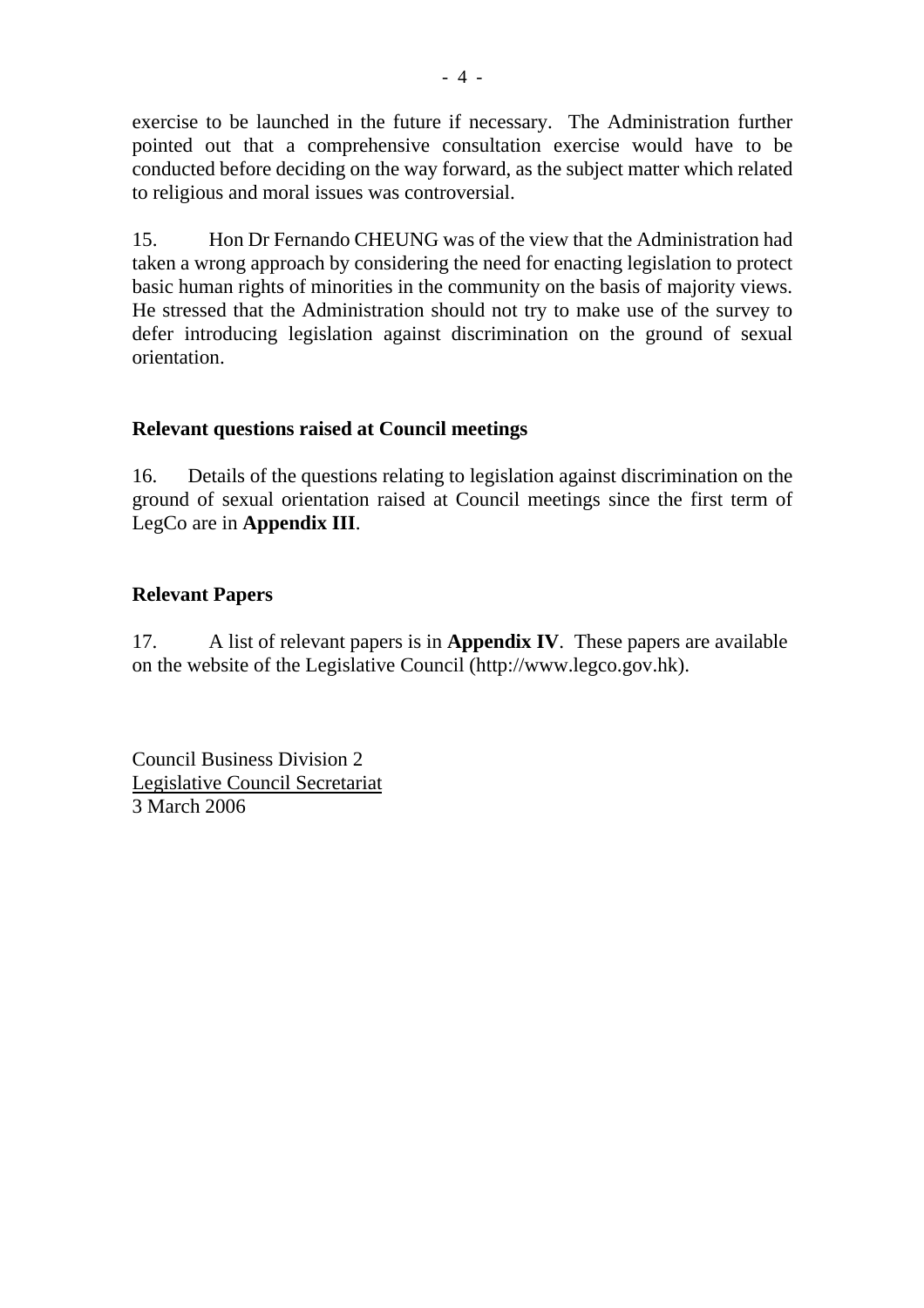

LC Paper No. CB(2)737/03-04

Ref : CB2/PS/1/00

#### **Panel on Home Affairs**

#### **Final report of the Subcommittee to study discrimination on the ground of sexual orientation**

#### **Purpose**

This paper summarizes the deliberations of the Subcommittee to study discrimination on the ground of sexual orientation since its formation.

#### **The Subcommittee**

2. The Panel on Home Affairs discussed discrimination on the ground of sexual orientation with concern organizations and the Administration at its meeting on 12 December 2000. Members of the Panel decided at the meeting to set up a subcommittee to follow up the issue of discrimination on the ground of sexual orientation.

3. The Subcommittee comprises four members of the Panel and Hon Cyd HO Sau-lan was elected Chairman. The membership of the Subcommittee is in **Appendix I**. The Subcommittee has submitted its first report on its deliberation to the Panel on Home Affairs for the Panel meeting held on 10 July 2001.

#### **Deliberations of the Subcommittee**

#### Meetings of the Subcommittee

4. The Subcommittee has held seven meetings to discuss discrimination on the ground of sexual orientation in various areas with the Administration and met deputations at two of these meetings. A list of organizations and individuals which/who have submitted their views to the Subcommittee is in **Appendix II**. The Subcommittee's deliberations are summarized in the following paragraphs.

#### Blood donation

5. Members note that the Hong Kong Red Cross Blood Transfusion Service (BTS) will preclude persons of certain behaviours which carry a relatively higher risk of transmitting infectious viruses from donating blood. A prospective male donor will be advised in the guidelines for blood donation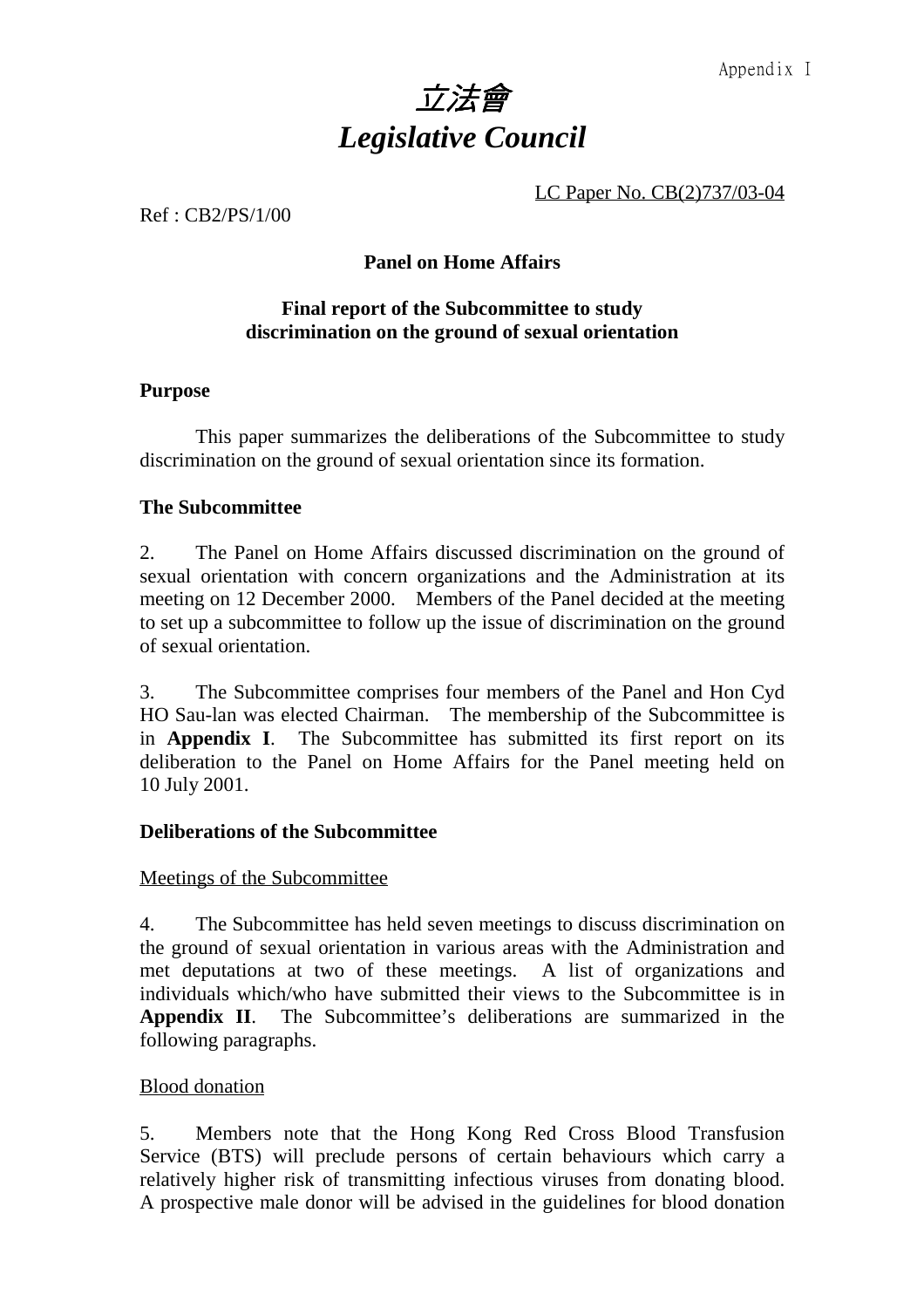not to donate blood if he has sex with another man. Some homosexual groups consider that BTS is prejudiced against male homosexuals and the guidelines contain discriminatory element against male homosexuals.

6. BTS has explained that whilst it respects the rights of individuals in the community, it has the responsibility to ensure the safety of blood products in order to prevent the transmission of communicable diseases through blood transfusion. In line with international practices, BTS requests blood donors to undergo a health enquiry screening procedure so that persons of certain behaviours which carry a relatively higher risk of transmitting infectious viruses will be deferred from giving blood. Such "high-risk" behaviours include having sex by a man with another man, injecting oneself with drugs and engaging in commercial sex activities. In fact, the necessity to preclude persons with these "high-risk" behaviours from blood donation has been reconfirmed at the two international conferences of the International Federation of Red Cross held in June 1999 and July 2000 respectively. BTS has stressed that the screening procedure is not intended to discriminate against certain groups of persons, be they are heterosexual, bisexual or homosexual.

7. Members note that it is the recommendation of the Equal Opportunities Commission (EOC) that donor screening should be based on objectively described "high-risk" sexual behaviours and not perceived "high-risk" groups. EOC has also informed members that there is a rising trend in human immunodeficiency virus (HIV) infection from heterosexual exposure. In Hong Kong, the cumulative total of HIV/AIDS cases from heterosexual contact had increased from 46.1% in 1996 to 58.9% in 2000. Correspondingly, transmission through homosexual contact had decreased from 28.3% in 1996 to 19.5% in 2000, and transmission through bisexual contact had reduced from 9.3% in 1996 to about 5% in 2000. The screening procedure which targets it a group of persons engaging in certain activities instead of the behaviours does not secure blood safety. It is because the screening procedure does not call for the awareness that heterosexuals who have been practising unprotected sex may also have a high risk of contracting infectious viruses.

8. Members have suggested BTS to consider carrying out donor screening with emphasis on "high-risk" sexual behaviours rather than on "high-risk" groups. BTS has pointed out that they have considered various alternatives including the EOC's recommendation. However, it is difficult for potential donors to be certain whether they have unprotected sex during the past 12 months or a longer period. The Administration has assured that the Hospital Authority will continue to monitor international trends, changes and scientific developments in blood safety and will review the health enquiry screening procedure and deferral criteria regularly with a view to ensuring the supply of safe blood to patients in Hong Kong.

9. Members note that BTS has designed a new blood donation registration form to review the suitability of a prospective donor to donate blood. Questions such as "Have you had male-to-male sexual activity?", "Have you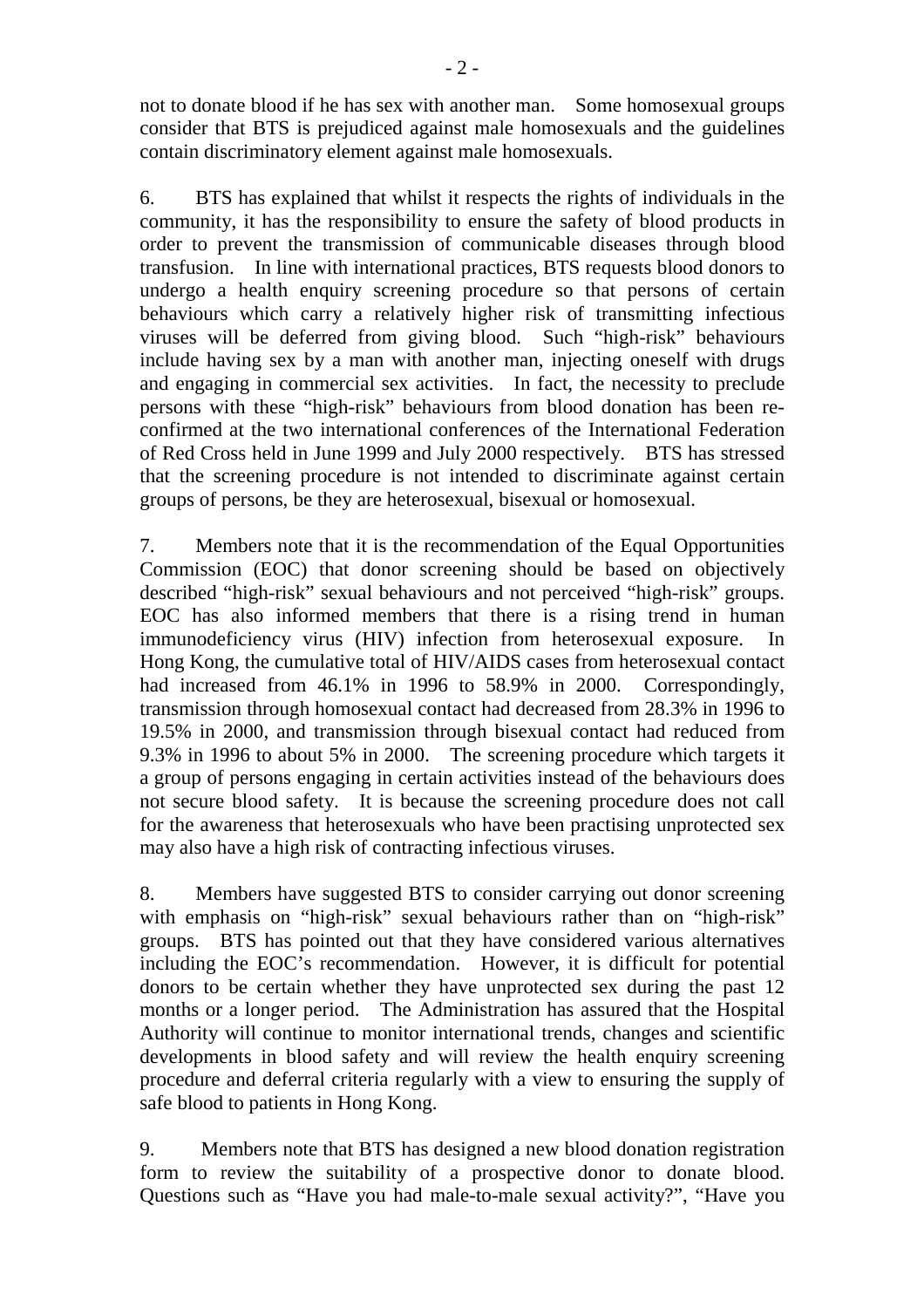had a history of drug abuse or ever injected yourself with drugs?" and "Have you ever been given money for sex?" are still included in the registration form. BTS has explained that it is clearly stated in the new blood donation registration form that a "yes" answer to any of the questions will not necessarily result in "deferment of blood donation" i.e. the potential donor being asked not to donate blood for the time being. The nursing staff will decide whether the potential donor can donate blood.

10. Members have expressed concern as to whether the new blood donation registration form is consistent with the Hong Kong Bill of Rights Ordinance (BORO). BTS has confirmed that according to the legal opinion obtained by the Hospital Authority, the new registration form is consistent with BORO. The Department of Justice has also confirmed that the new registration form is consistent with BORO. Members also note that it is the Administration's view that if the registration form, including all the questions therein, has been designed on objective considerations to elicit information from prospective donors with a view to ensuring the safety of blood products, it will not be inconsistent with BORO.

11. Members appreciate that BTS has the responsibility to ensure the safety of blood products. However, members consider that BTS should strive to refine the wording used in the new blood donation registration form to eliminate any possible discriminatory element against male homosexuals.

#### Film censorship

12. Some members have queried whether the Film Censorship Authority has applied discriminative criteria in considering advertising materials for films on homosexual relationship submitted for approval. They have pointed out that the poster for the film on lesbian "Better than chocolate" which depicts two naked embracing females was not approved, but those for the films "Lady in heat", "Conspiracy", "Love in the river" and "Naked killer 3" which depict same degree of, if not more, nudity were approved.

13. The Administration has explained that section 15K of the Film Censorship Ordinance as amended in 1995 requires advertising materials of Category III films to be submitted to the Film Censorship Authority for approval. As the film "Better than chocolate" and "Lady in heat" are Category III films, their posters are subject to the control of the amended Ordinance. The Administration has stressed that the Film Censorship Authority does not prejudice against homosexuality as it has approved the poster for the Category III film "Lady in heat" for display in public places even though the film is about homosexuality. As regards the films "Conspiracy", "Love in the river" and "Naked Killer 3", as they are Category IIB films, there is no need for the relevant advertising materials to be submitted to the Film Censorship Authority for approval. It may be possible that there are more nudity and violence in poster for Category II films, but the Authority would not take action until and unless a complaint is filed from the public.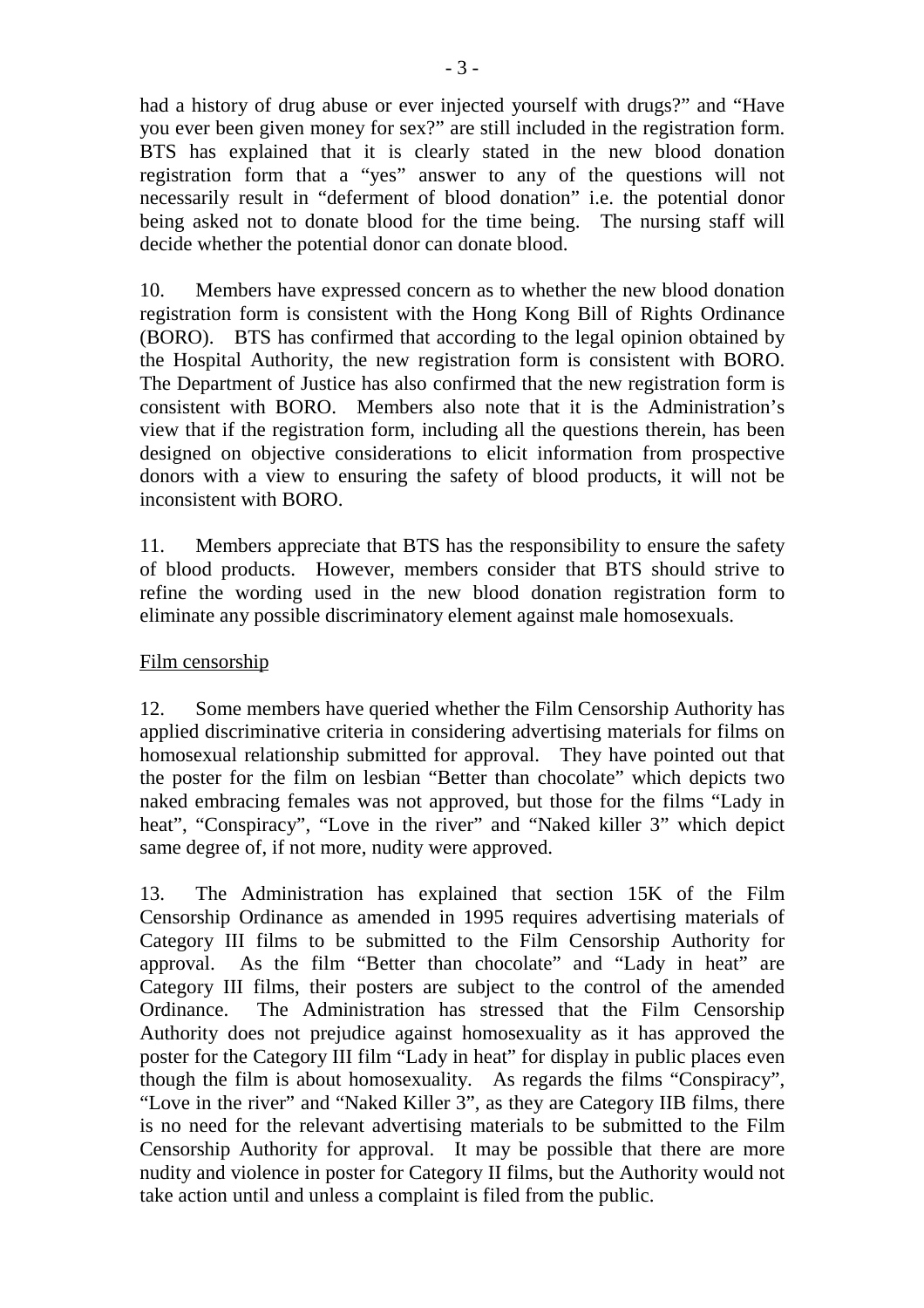14. Members note with concern that only advertising materials of Category III films are subject to the regulation of the Film Censorship Ordinance. They consider that there is a loophole in the legislation, i.e., posters for a Category II film can be displayed to the public regardless of its obscenity and indecency. Members also take the view that there is apparently disparity between the standard of the Film Censorship Authority and that of the public.

#### Medical services

15. The Subcommittee received a submission informing members that medical practitioners had used electro-convulsive treatment (ECT) to cure homosexuality. Noting that ECT is a dangerous treatment which is used for patients with certain severe psychiatric illnesses, members have expressed concern as to whether there is any mechanism to regulate the practice of medical practitioners to provide such treatment or therapy.

16. The Hospital Authority has explained that it is the position of the Administration and the Hospital Authority that homosexuality by itself is not a medical disorder and therefore does not require medical treatment. It is also the view of the Hospital Authority that homosexuality is an orientation that cannot be changed with treatment. Since homosexuality is not an illness, medical practitioners of the Hospital Authority will not use ECT or any other method to treat homosexuality. However, individuals who are disturbed by their sexual orientation may request counselling and require treatment.

17. Members have asked whether the Hospital Authority will recognize prior consent of a homosexual couple authorizing their partner to give consent on his/her behalf for undergoing emergency medical treatment when either one of them is unconscious.

18. The Hospital Authority has explained that as a general rule, medical treatment should not proceed without a patient's consent. Medical staff will seek support for the treatment from the patient's family or persons close to an unconscious patient as appropriate. Although it will be difficult to determine the relative closeness of different persons to the patient, in practice hospitals will ask the patient to register the closest person as next of kin upon admission. The Hospital Authority has suggested that homosexuals should produce evidence of any prior indication of their partners, be it in the form of a power of attorney or a declaration, to the medical staff on duty in case their partners are in need of urgent medical treatment.

19. Members have expressed concern whether educational work to prevent discriminatory attitudes toward homosexual patients among medical staff is adequate. The Hospital Authority has assured members that apart from the established complaints mechanism, it will continue to reinforce education and make use of its patient's feedback system to enhance interpersonal and communication skills of frontline medical staff. The Hospital Authority has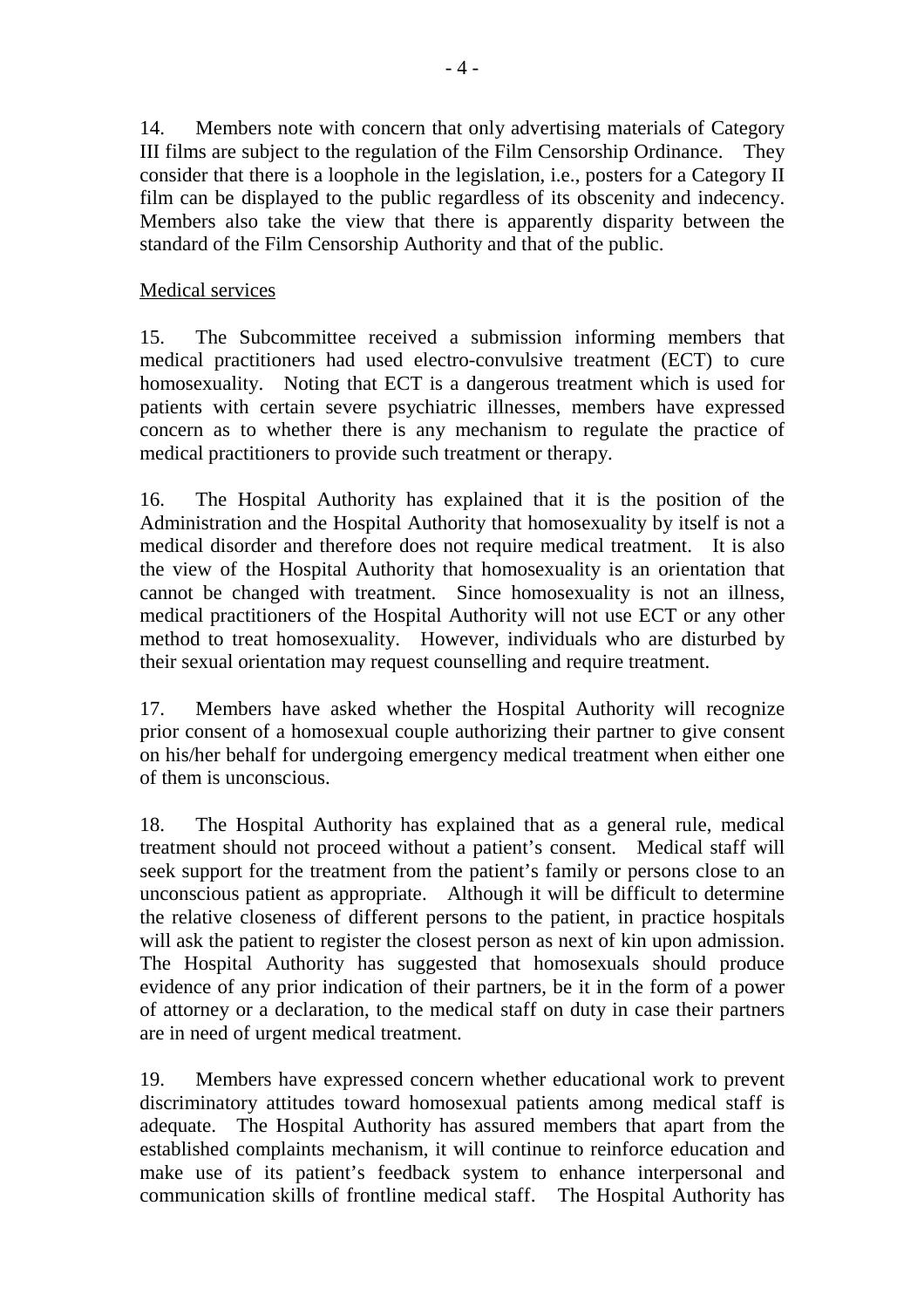informed the Subcommittee that it conducts various types of workshops and training programmes to enhance the awareness of staff to respect patients' rights and feelings. One of the workshops attended by doctors is the Patientcentred Communication Skills Workshop, which emphasizes on respect, empathy and two-way communication between doctors and patients.

20. Members express appreciation that the positive efforts have been made to prevent discrimination on the ground of sexual orientation in the medical sector. They suggest that the Hospital Authority should continue to heighten the awareness of the need to respect patients' rights and feelings among its staff.

#### Education

21. Members have expressed concern whether the principle of equal opportunities among people of different sexual orientations has been implemented in education. They have discussed with the Administration the implementation of concepts and values against any discrimination on the ground of sexual orientation in schools and the role of school social workers in handling the issues of homosexuality at schools.

22. Members have queried whether students in all schools will be taught on correct values and attitudes towards schoolmates with a different sexual orientation. The Administration has explained that sexual orientation is part of the sex education curriculum and non-discrimination was a guiding principle in curriculum development. In line with the spirit of school-based management, schools enjoy a high level of flexibility in the selection and planning of curriculum on sex education. They should select topics of sex education based on the interest and needs of their students with reference to a set of syllabus and guidelines on sex education prepared by the Curriculum Development Council. The overall emphasis should be on the cultivation of positive values for students and respect for others. The Education Department (ED) will ensure that teaching on sex education, including topics about sexual orientation, is adequately taught at schools through school inspections.

23. Members note with concern that many secondary schools do not organize classes and discussions on the topic of homosexuality. They have expressed dissatisfaction that as schools enjoy high flexibility in the selection and planning of curriculum, they may not follow the Guidelines on Sex Education in Schools. Members point out that although curriculum reform is introduced and the Guidelines on Sex Education in Schools have been issued, the inertia of schools to teach topics on sexual orientation remains unchanged over the past thirty years. They consider that the role of teachers and principals is crucial in developing human rights and equal opportunities concepts among students. Apart from providing adequate training on sex education for serving teachers and pre-service teachers, the Administration should strive to foster a cultural change among teachers and principals about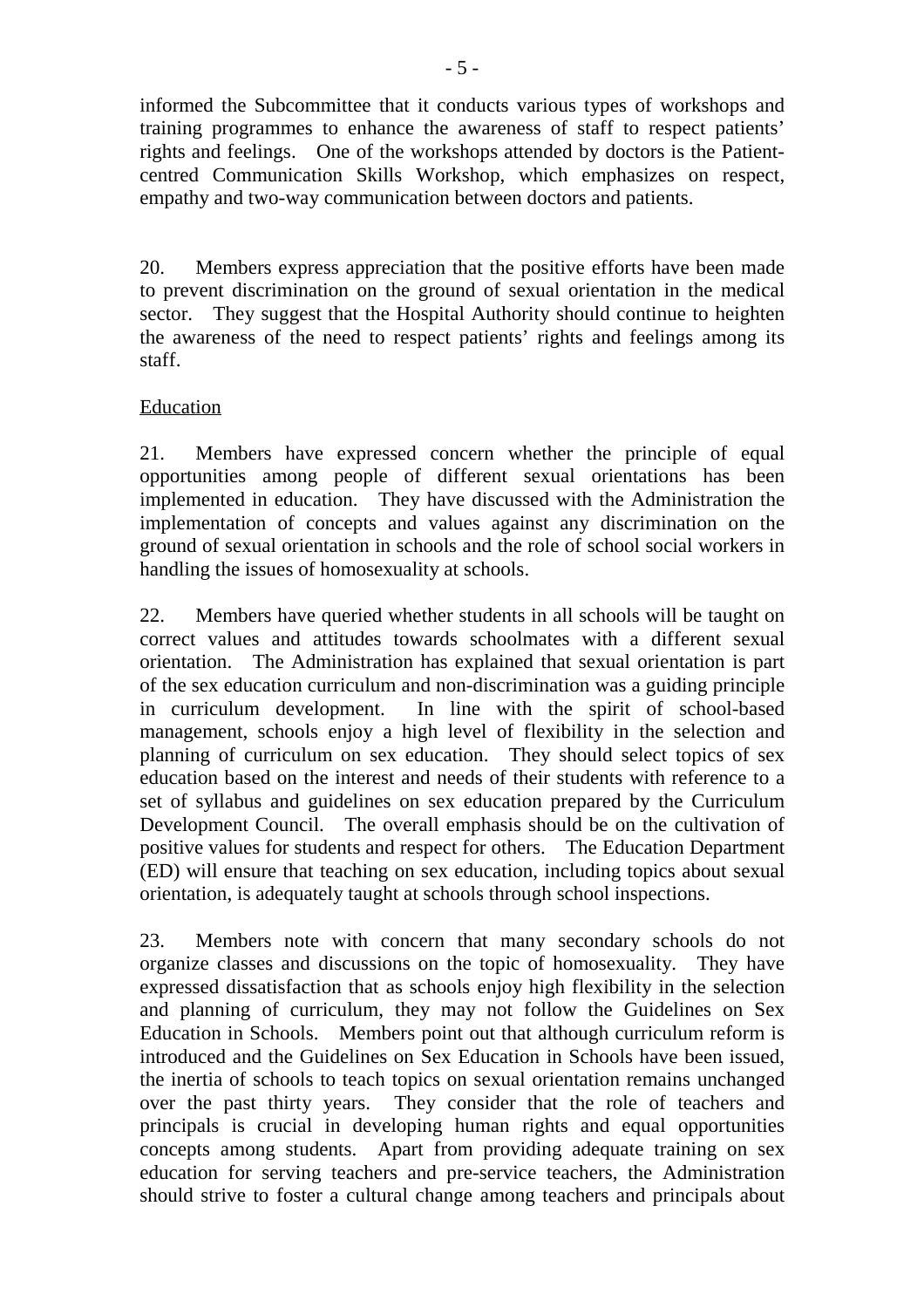teaching topics on sexual orientation. Members stress that the Administration should ensure that the concepts and topics on sexual orientation are taught in every school.

24. At members' request, the Administration has undertaken to conduct a survey on the implementation of values education, including sex education, in 2002-03 school year. The survey will reveal information about the situation in schools and the problems they encounter in promoting these values related curriculum. The Administration has pointed out that the cultivation for respect for others is a core value to be promoted under the current curriculum reform which will be conducive to achieving the aim for eliminating discrimination of any nature. Teacher enhancement programmes and teaching resources will be provided to schools to strengthen its promotion.

#### Application of the offences of homosexual and heterosexual buggery

25. Members note that sections 118C and 118D of the Crimes Ordinance stipulate that the legal age of consent to homosexual and heterosexual buggery is 21. Under existing legislative provisions, if a man commits buggery with another man under the age of 21, both persons are guilty of the offence of buggery. On the other hand, if a man commits buggery with a girl under the age of 21, only the man is held liable, but not the girl. Members have expressed concern whether the different treatment constitutes discrimination against male homosexuals.

26. Members also note that EOC is of the view that the difference in treatment between the sexes cannot be justified in terms of the objective of the legislation i.e. to discourage blackmail. Sections 118C and 118D of the Crimes Ordinance are therefore incompatible with BORO, as the rights recognized under BORO shall be rights for all without any distinction of any kind or status.

27. Members have requested the Administration to seek legal advice on whether sections 118C and 118D of the Crimes Ordinance are consistent with BORO. The Administration has responded that the provisions are consistent with BORO, and that the differences between the two sections do not contravene the non-discrimination principle under Article 22 of the Hong Kong Bill of Rights, as the difference is justified because a man under 21 who commits consensual buggery with another man is more likely to blackmail the other partner than a female under 21 who commits consensual buggery with a man.

28. Based on the information provided by the Security Bureau, members note that the database system of the Police does not maintain a specific breakdown of statistics on prosecution cases against a man who committed buggery with another man at the age between 16 to 21. However, according to separate records kept, there were two convicted cases of homosexual buggery with a man under 21 under section 118C(a) since 1996, but the victims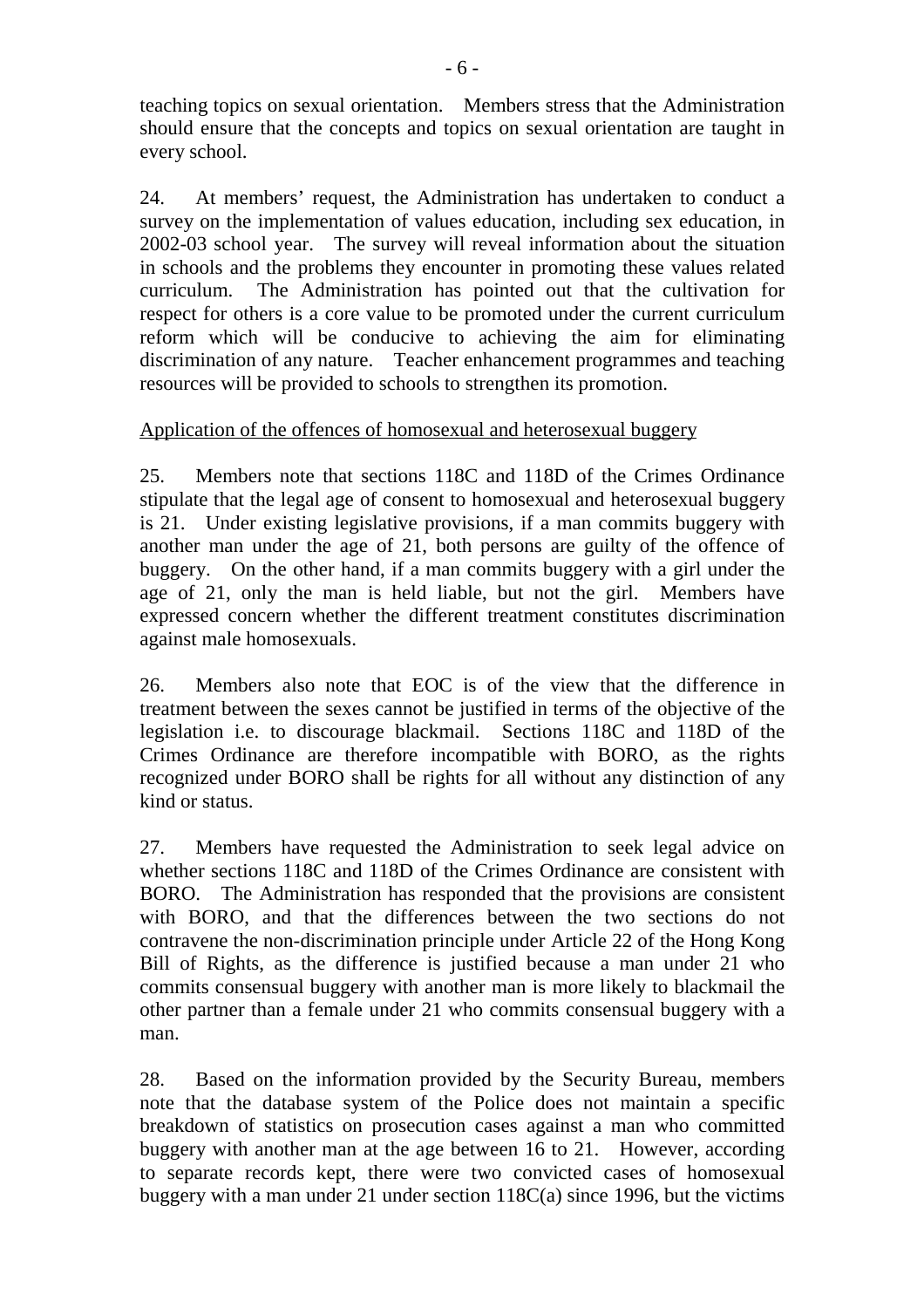in these two cases were below 16.

29. Members are of the view that the principle of non-discrimination on the ground of sexual orientation should not be compromised for the sake of creating a deterrent effect on possible blackmail against male homosexuals by their homosexual partners. In particular, there is no empirical evidence to substantiate the Administration's argument to retain section 118C for the sake of guarding against the possibility of blackmail against the other male partner in consensual buggery. They consider that as the provisions contain a discriminatory element against male homosexuals, the Administration should have consulted the homosexual community as to whether homosexuals want to have such a safeguard in legislation.

#### **Housing**

30. Members note that under the existing policy, a person can apply for public housing schemes either on his own, or with his family members, such as spouse, parents, children and siblings. However, family applicants for public housing are required to produce relevant documentary proofs on the family relationships among household members, such as marriage certificate, birth certificate or other legal documents. Members have expressed concern that the existing policy has deprived the rights of homosexual couples to apply for public housing.

31. The Administration has explained that since a homosexual couple cannot get married in accordance with the existing Marriage Ordinance, they will not be able to produce a marriage certificate to prove their marital relationship. The Housing Department will not be able to accord them with family status for the provision of public housing. The Administration has also stressed that such arrangement applies to all applicants including cohabitants who cannot prove their marital status or claim family relationship.

32. Members understand that the Administration's policy in allocation of public housing is not intended or designed to discriminate against anybody including homosexuals. However, in recognition of the fact that there are homosexuals living together as "de facto spouse", the Administration's policy will have the effect of discriminating against homosexuals if they are not provided with an access to public housing. Members urge the Administration to review its public housing policy with a view to addressing the needs of homosexual couples.

33. The Administration has explained that recognizing "de facto marriage" may create loopholes for abuse and administrative problems in ascertaining such claimed relationship. The existing policy which requires applicants for public housing applying with his spouse, parents, children or siblings to produce legal documentation for the verification of their claimed family relationship is designed for the effective use of limited public housing resources. The Administration has stressed that public housing is subsidized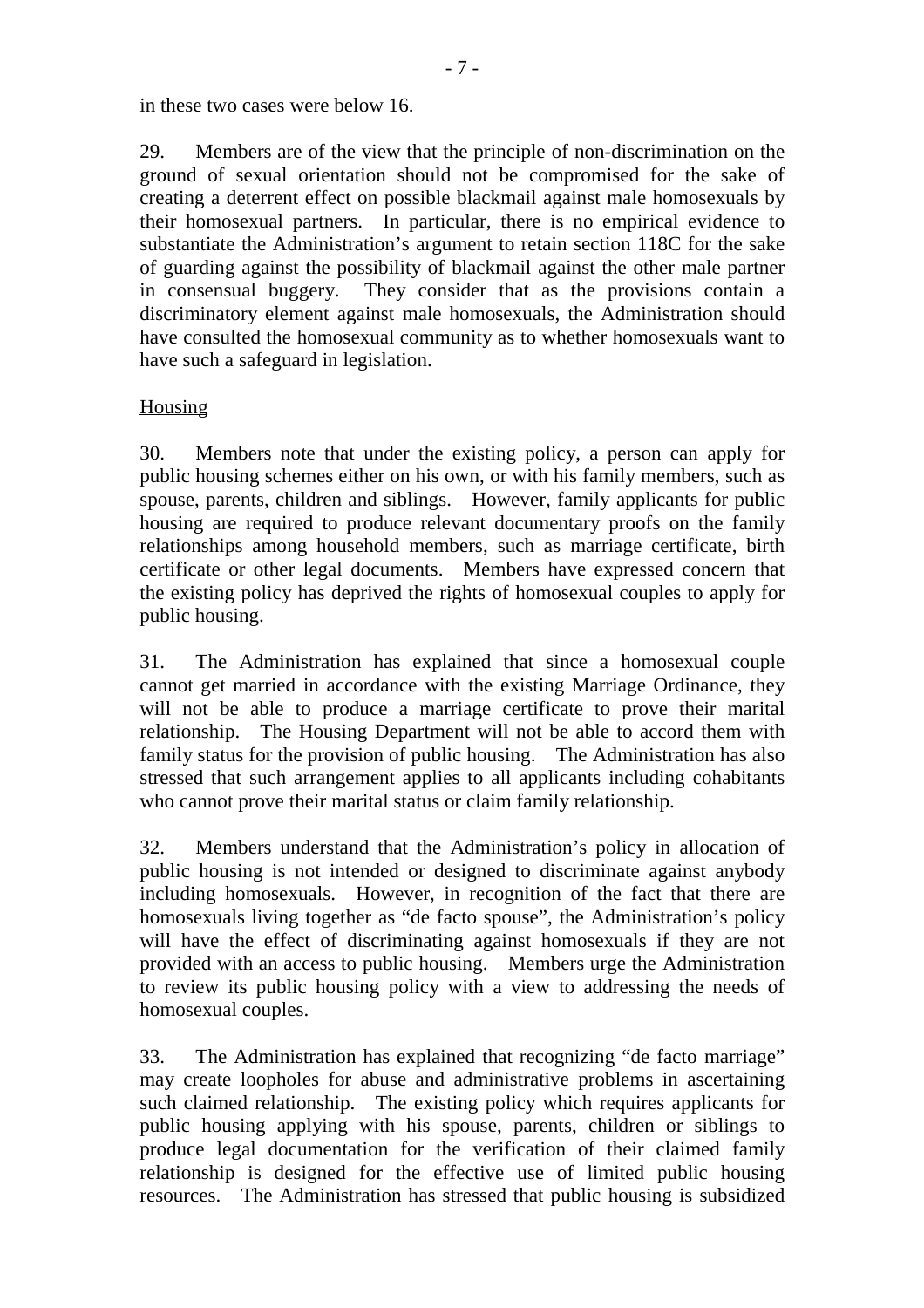by public funds and priority should be given to family applications in view of a stronger need for family members to live together. If homosexual couples living together for a certain period of time are eligible for public housing, cohabitants and any pair of persons with a similar history will make the same claim.

34. Members are of the view that administrative measures can prevent possible abuses of public housing resources envisaged by the Administration if "de facto spouse" relationship of a homosexual couple is recognized for the purpose of public housing applications. Members consider that the considerations against recognizing de facto marriage should not apply to homosexual couples because they do not have a choice to get married for the purpose of getting a marriage certificate. Without a change in public housing policy or a major amendment to the Marriage Ordinance, "de facto spouse" relationship of a homosexual couple, including those obtaining a marriage certificate issued by a foreign country, will not be eligible for public housing. Members are of the view that it is unfair to homosexuals who should have met the eligibility criteria but their "de facto spouse" relationship is not recognized for the purpose of public housing applications.

#### Civil service medical benefits

35. Members have expressed concern that de facto spouse of a homosexual civil servant is not entitled to civil service medical benefits. The Administration has explained that the existing eligibility criteria for civil service medical benefits is in line with the monogamous and heterosexual marriage system in Hong Kong which reflects the socio-moral values and family ethics of the community. The Administration has pointed out that if de facto spouses of homosexuals are entitled to the benefits, the Administration would have to extend the same benefits to heterosexual cohabitants. As it is technically not feasible to objectively verify the de-facto spouse relationship of homosexual partners and heterosexual cohabitants, the Administration will encounter immense difficulties to prove the validity of any claim of such a defacto relationship.

36. Members have suggested that the Administration should make reference to some private organizations which allow employees to nominate beneficiaries who are not their spouses for entitlement to certain benefits under specific conditions. The Administration has responded that under such a system, any persons unrelated to the civil servants may be nominated. Such approach would, however, deviate from the current policy that civil service medical and dental benefits are only extended to nuclear family members. The current policy is necessary to ensure effective use of limited public resources. The Administration does not see sufficient justification, from the perspective of prudent financial management, to extend the scope of the existing eligibility criteria which will continue to be guided by the prevailing marriage system in Hong Kong.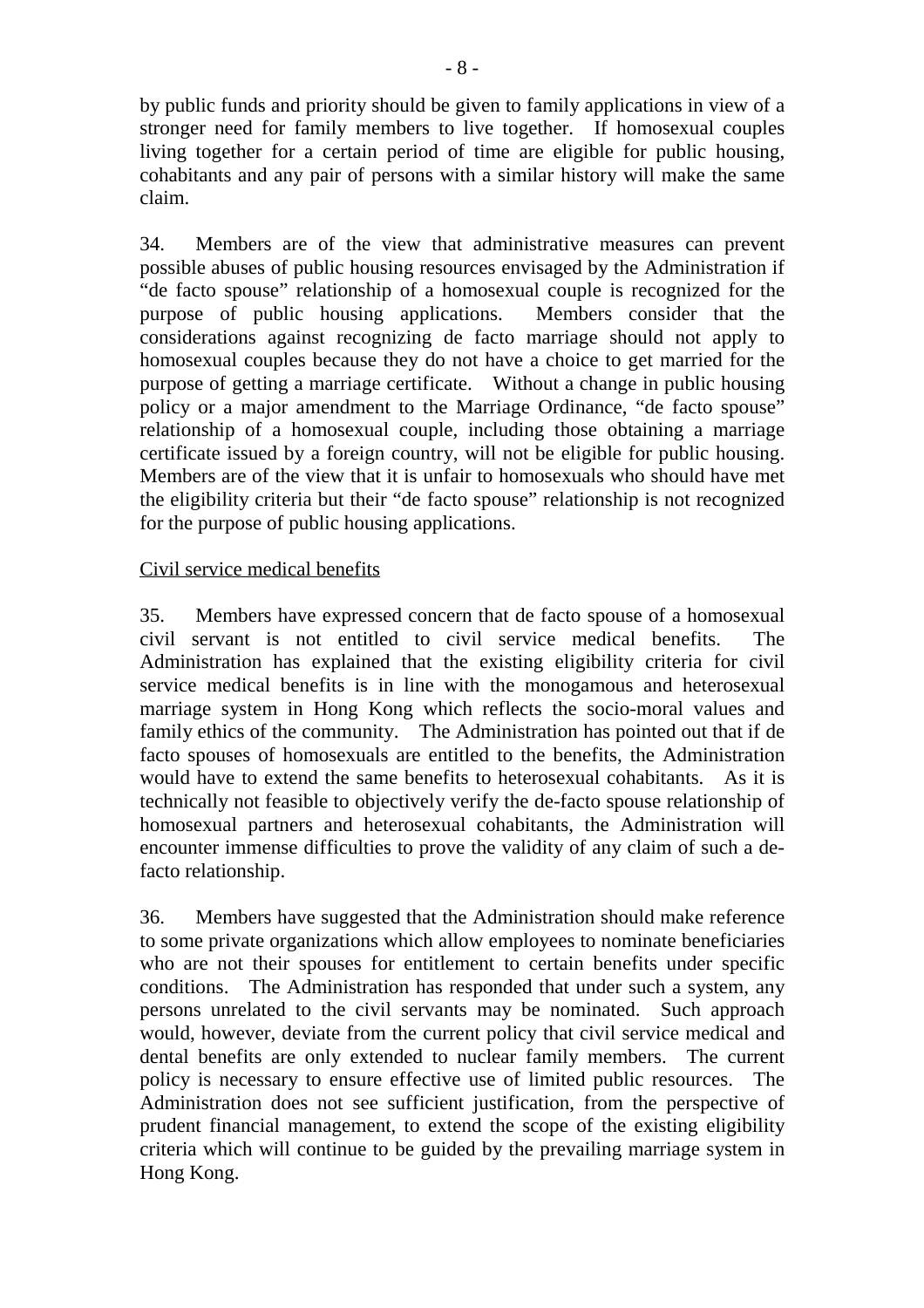37. Members understand that it is a complex issue if civil service medical benefits are to be extended to homosexual partners of civil servants. They consider that the crux of the matter is whether the Administration will recognize an authentic marriage certificate issued by an overseas jurisdiction for a homosexual couple as documentary proof of the marital status to claim entitlement to civil service medical benefits.

38. The Administration has responded that a monogamous marriage is defined as a marriage which was (if it took place outside Hong Kong) celebrated or contracted in accordance with the law in force at the time and in the place where the marriage was performed and recognized by such law as involving the voluntary union for life of one man and one woman to the exclusion of all others. It is the legal advice that same sex marriage certificates contracted in overseas countries are not recognized in a Hong Kong court for the purpose of matrimonial proceedings under the Matrimonial Causes Ordinance i.e. the pronouncement of a decree of divorce, nullity, judicial separation or presumption of death and dissolution of marriage or any other order thereunder. The power of a Hong Kong court to make such decree or order is limited to those which relate to a monogamous marriage.

39. Members agree that public resources should be used in a prudent manner. They understand that the current policies relating to civil service medical benefits and eligibility for public housing are formulated on the basis of the prevailing marriage system in Hong Kong which recognizes only monogamous and heterosexual marriages. Any fundamental change to the current policies will require amendment to relevant marriage legislation.

#### **Employment**

40. Members note that some homosexual groups have commented that the Employment Ordinance does not provide sufficient protection for employees of a different sexual orientation. The Administration has responded that the Government's policy is that all employees should enjoy equal employment protection under the Employment Ordinance. The Administration has published a "Code of Practice against discrimination in employment on the ground of sexual orientation" to promote self-regulation by employers and employees in workplaces. Employees, regardless of their sexual orientation, may seek redress if they are deprived of their benefits and protection under the Employment Ordinance or the employment contract. Aggrieved employees can approach and lodge their claims at the Labour Department which will provide free conciliation service to assist the employees and their employers in resolving their disputes and reaching a mutually acceptable settlement. Should reconciliation fail, the employees concerned can seek adjudication at the Labour Tribunal or the Minor Employment Claims Adjudication Board depending on the amount of the claim.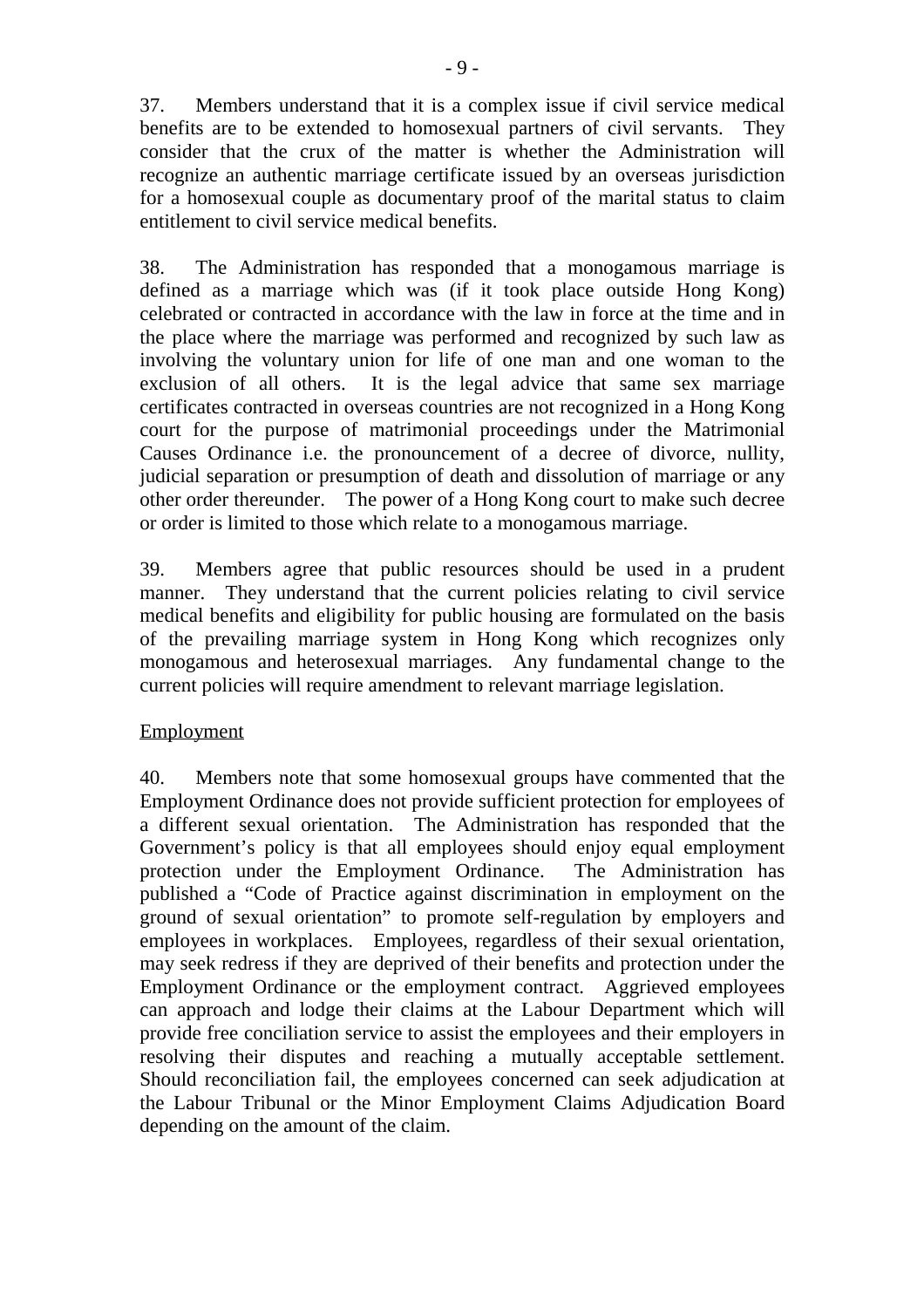Legislation against discrimination on the ground of sexual orientation

41. The Subcommittee met a total of 27 deputations at its meeting on 20 August and 29 November 2001 respectively to discuss various issues of discrimination on the ground of sexual orientation.

42. Some deputations, mostly religious bodies, have expressed objection to legislating against discrimination on the ground of sexual orientation. These deputations have stressed that while they support human rights and equal opportunities principles, individuals should not be deprived of the right to adopt different attitudes towards people with a different sexual orientation, be they based on traditions or religious beliefs. They are of the view that homosexual orientation is probably more a personal preference in sexual life, and existing legislation has already provided adequate protection of the rights of homosexuals. These deputations consider that administrative measures and public education should be implemented to eliminate discrimination against homosexuals in the community.

43. Other deputations, mostly homosexual groups, have expressed support for legislating against discrimination on the ground of sexual orientation. They have stressed that the homosexual community is only seeking equal opportunities and equal treatment, and not special privileges. They consider that the Government should provide adequate educational facilities and venues for homosexual organizations to conduct more programmes and activities for homosexuals. These deputations have stressed that legislation and education are equally important in eliminating discrimination on the ground of sexual orientation. A deputation has suggested that the Government should incorporate the concept of domestic partnership in relevant legislation to protect the rights of people with a different sexual orientation. This deputation considers that incorporation of the concept of domestic partnership in legislation can help Government eliminate the discriminatory elements in various policy areas and legislation.

44. Members note that the Government has conducted studies and consultation on discrimination on the ground of sexual orientation in June 1996. Although over 80% of respondents were opposed to anti-discrimination legislation, members consider that the Government should not make its decision on the basis of majority views. Members have pointed out that many homosexual groups are willing to come forward to express their views and it reflects that society is making progress. They are of the view that it is opportune for the Government to conduct another comprehensive consultation on the issue and specifically solicit views from homosexual groups about the need to legislate against discrimination on the ground of sexual orientation.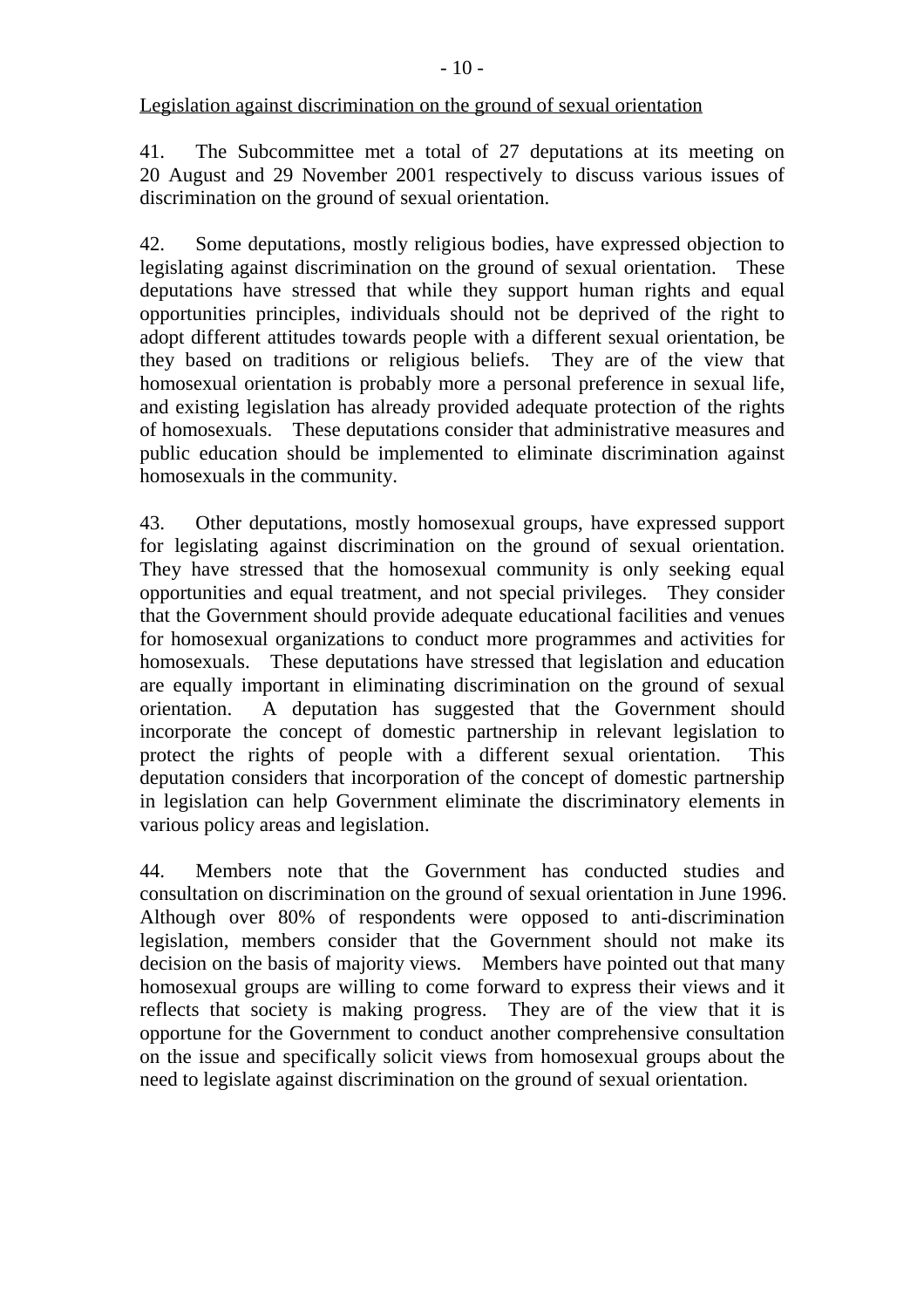## **Advice sought**

45. Members of the Panel are invited to note the deliberations of the Subcommittee as summarized above and follow up the issues raised with the Administration at a future Panel meeting.

Council Business Division 2 Legislative Council Secretariat 17 December 2003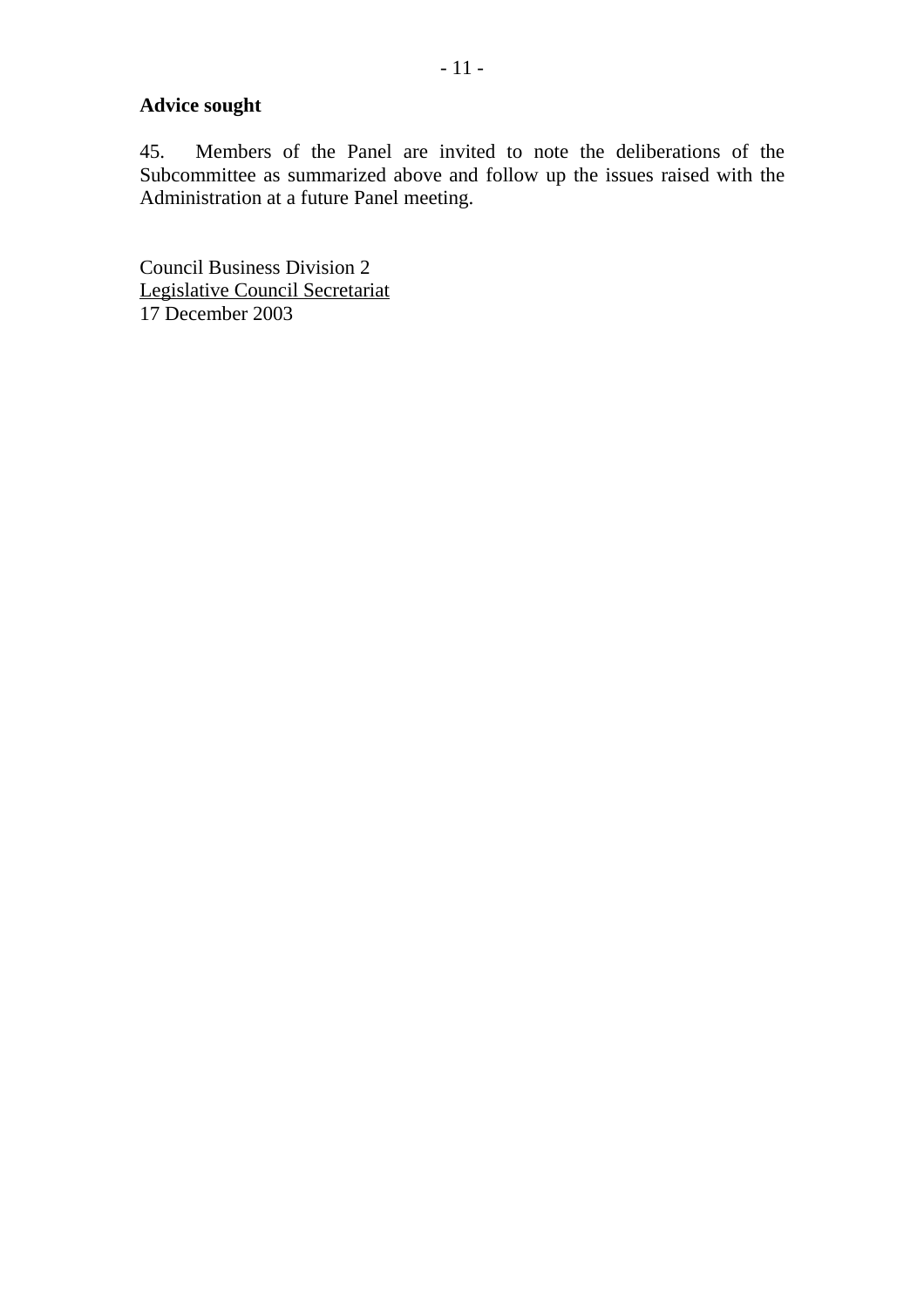## **Appendix I**

## **Panel on Home Affairs**

## **Subcommittee to study discrimination on the ground of sexual orientation**

# **Membership list**

| <b>Chairman</b>      | Hon Cyd HO Sau-lan                                                                                                                                |
|----------------------|---------------------------------------------------------------------------------------------------------------------------------------------------|
| <b>Members</b>       | Hon Emily LAU Wai-hing, JP<br>Hon CHOY So-yuk (up to 20.10.2001 and<br>since 19.10.2003)<br>Hon Michael MAK Kwok-fung (since 21.10.2001 and up to |
|                      | 18.10.2003)<br>Hon Albert CHAN Wai-yip                                                                                                            |
|                      | (Total: 4 Members)                                                                                                                                |
| <b>Clerk</b>         | Miss Flora TAI Yin-ping                                                                                                                           |
| <b>Legal Adviser</b> | Mr Stephen LAM Ping-man                                                                                                                           |
| <b>Date</b>          | 19 October 2003                                                                                                                                   |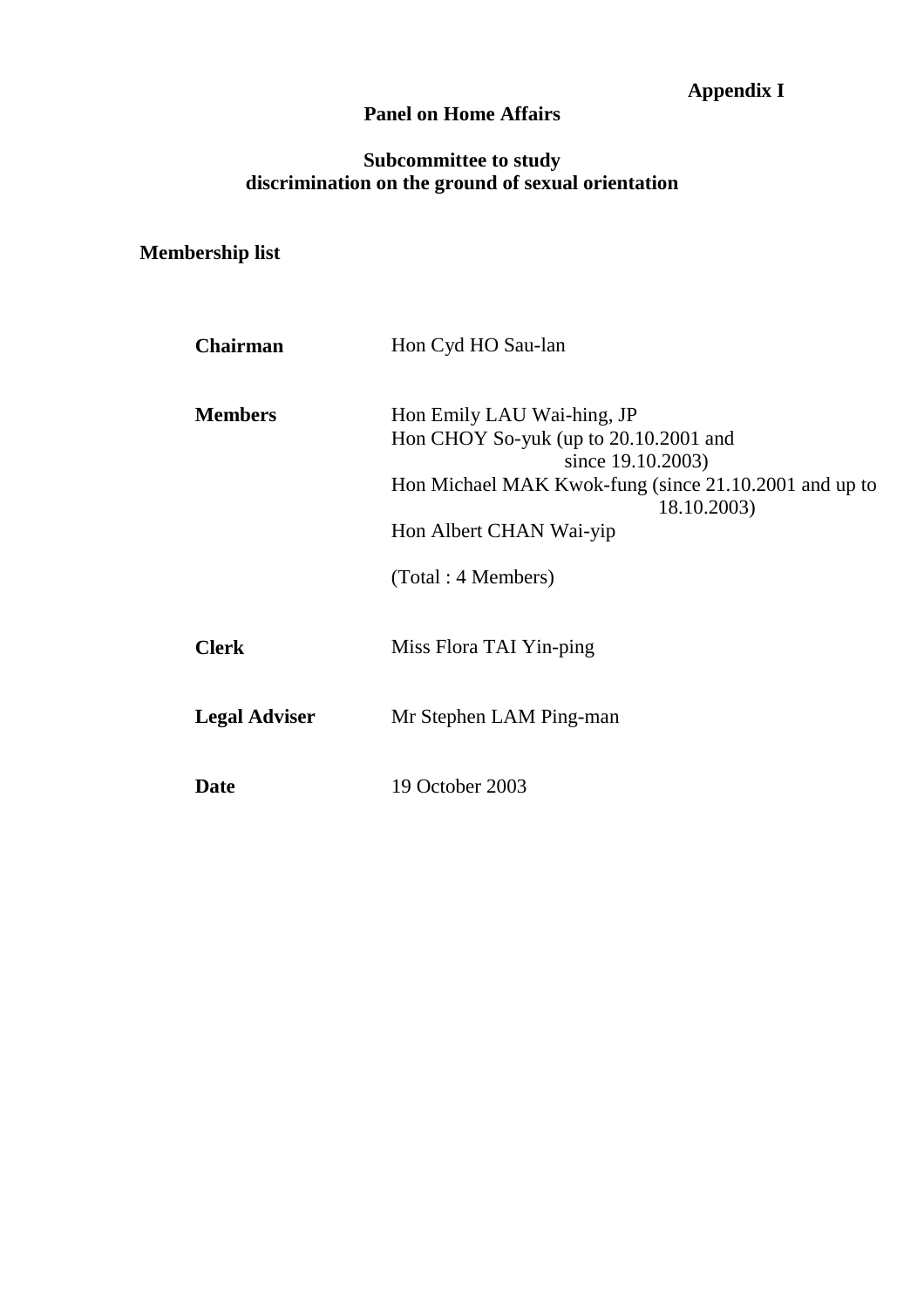## **Appendix II**

## **Subcommittee to study discrimination on the ground of sexual orientation**

#### **List of organizations/individuals who have made oral representations/submissions to the Subcommittee**

(I) *Organizations/individuals who have made representations to the Subcommittee in person*

|     | <b>Organizations</b>                                         | Number of<br>submission(s) |
|-----|--------------------------------------------------------------|----------------------------|
| 1.  | Association for the Advancement of Feminism                  | 1                          |
| 2.  | Bishop of the Roman Catholic Church of Hong Kong             |                            |
| 3.  | Chi Heng Foundation                                          | 8                          |
| 4.  | Christian & Missionary Alliance Church Union of Hong<br>Kong | $\mathbf{1}$               |
| 5.  | <b>Civil Rights for Sexual Diversities</b>                   | $\overline{2}$             |
| 6.  | Hong Kong Association of Sponsoring Bodies of<br>Schools     |                            |
| 7.  | Hong Kong Blessed Minority Christian Fellowship              |                            |
| 8.  | Hong Kong Christian Industrial Committee                     | 1                          |
| 9.  | Hong Kong Christian Institute                                | 1                          |
| 10. | Hong Kong Church Renewal Movement                            | $\mathbf{1}$               |
| 11. | Hong Kong Federation of Catholic Students                    | $\mathbf{1}$               |
| 12. | Hong Kong Federation of Education Workers Limited            | $\mathbf{1}$               |
| 13. | Hong Kong Ten Percent Club                                   | $\mathbf{1}$               |
| 14. | Hong Kong Women Christian Council                            | 1                          |
| 15. | Hung Hom Rhenish Church                                      | 1                          |
| 16. | Kau Yan Church, Tsung Tsin Mission of Hong Kong              | 1                          |
| 17. | Movement Against Discrimination                              | $\mathbf{1}$               |
| 18. | <b>Rainbow Action</b>                                        | 5                          |
| 19. | Rainbow Fellowship                                           | 1                          |
| 20. | Rainbow of Hong Kong                                         |                            |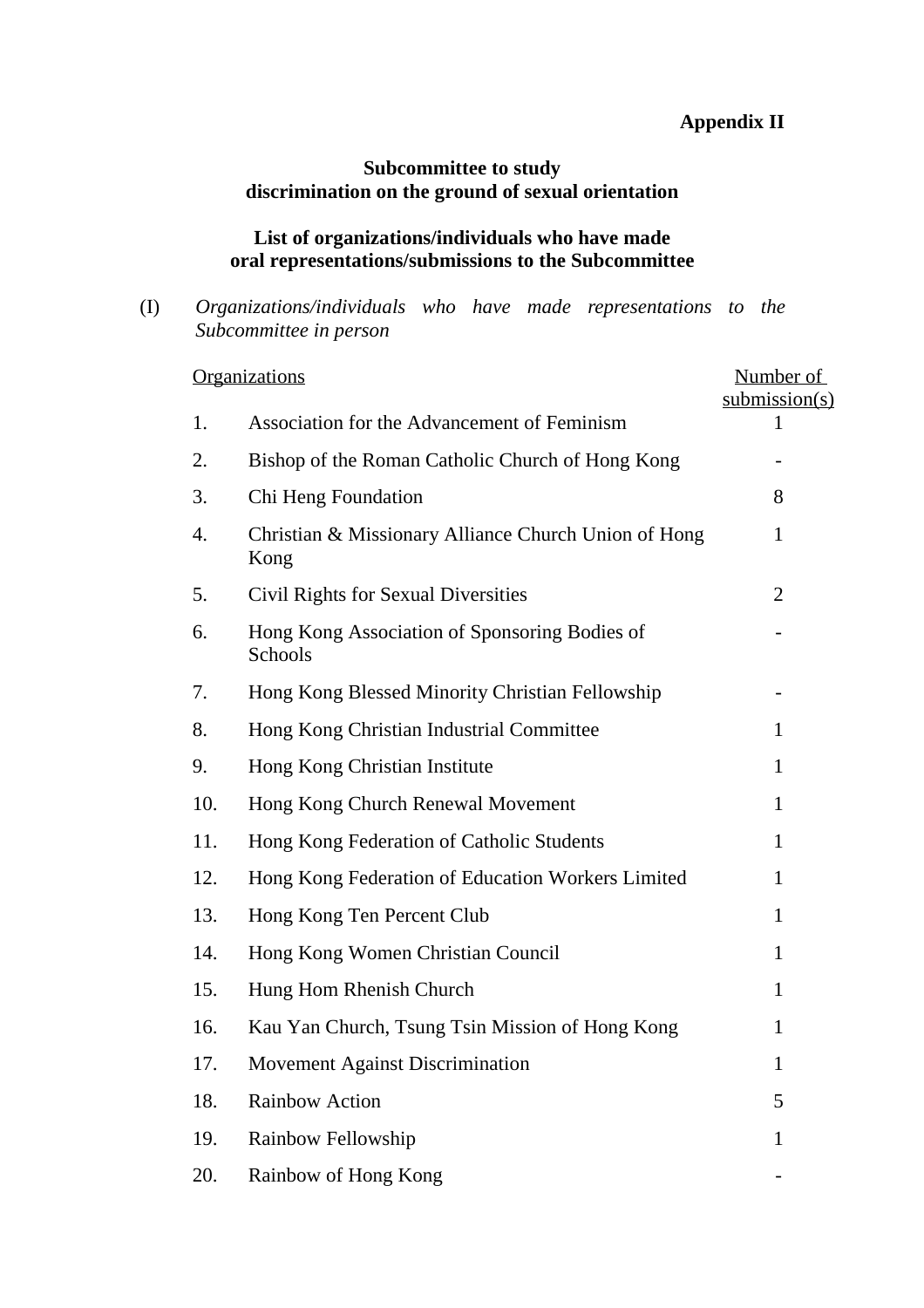|     | <b>Organizations</b>                                                              | Number of<br>submission(s) |
|-----|-----------------------------------------------------------------------------------|----------------------------|
| 21. | <b>Sterling Light Alliance Church</b>                                             |                            |
| 22. | <b>Student Christian Movement of Hong Kong</b>                                    | 1                          |
| 23. | The Society for Truth and Light Limited                                           | 1                          |
| 24. | Tongzhi Culture Society,<br>The Chinese University of Hong Kong                   | 2                          |
|     | Individuals                                                                       |                            |
| 25. | Dr Andy CHIU, Assistant Professor,<br>School of Law, City University of Hong Kong | $\mathcal{D}_{\cdot}$      |
| 26. | Rev FUNG Chi-wood                                                                 | 1                          |
| 27. | Dr Katherine KOT Lam-kat                                                          |                            |

#### (II) *Organizations/individuals who have made submission to the Subcommittee*

|     | <b>Organizations</b>                  | No. of<br>submission(s) |
|-----|---------------------------------------|-------------------------|
| 28. | <b>Equal Opportunities Commission</b> | 1                       |
| 29. | Hong Kong Human Rights Monitor        | 1                       |
| 30. | Hong Kong Sex Education Association   | 1                       |
| 31. | Hong Kong Women Workers' Association  | 1                       |
| 32. | Horizons                              | $\overline{2}$          |
| 33. | Mongkok Baptish Church                | 1                       |
| 34. | <b>Queer Sisters</b>                  | 1                       |
| 35. | 同志佛教組織-同修平台                           |                         |
|     |                                       |                         |

## **Individuals**

A total of 1305 submissions are received by fax or electronic transmission.

Council Business Division 2 Legislative Council Secretariat 9 December 2003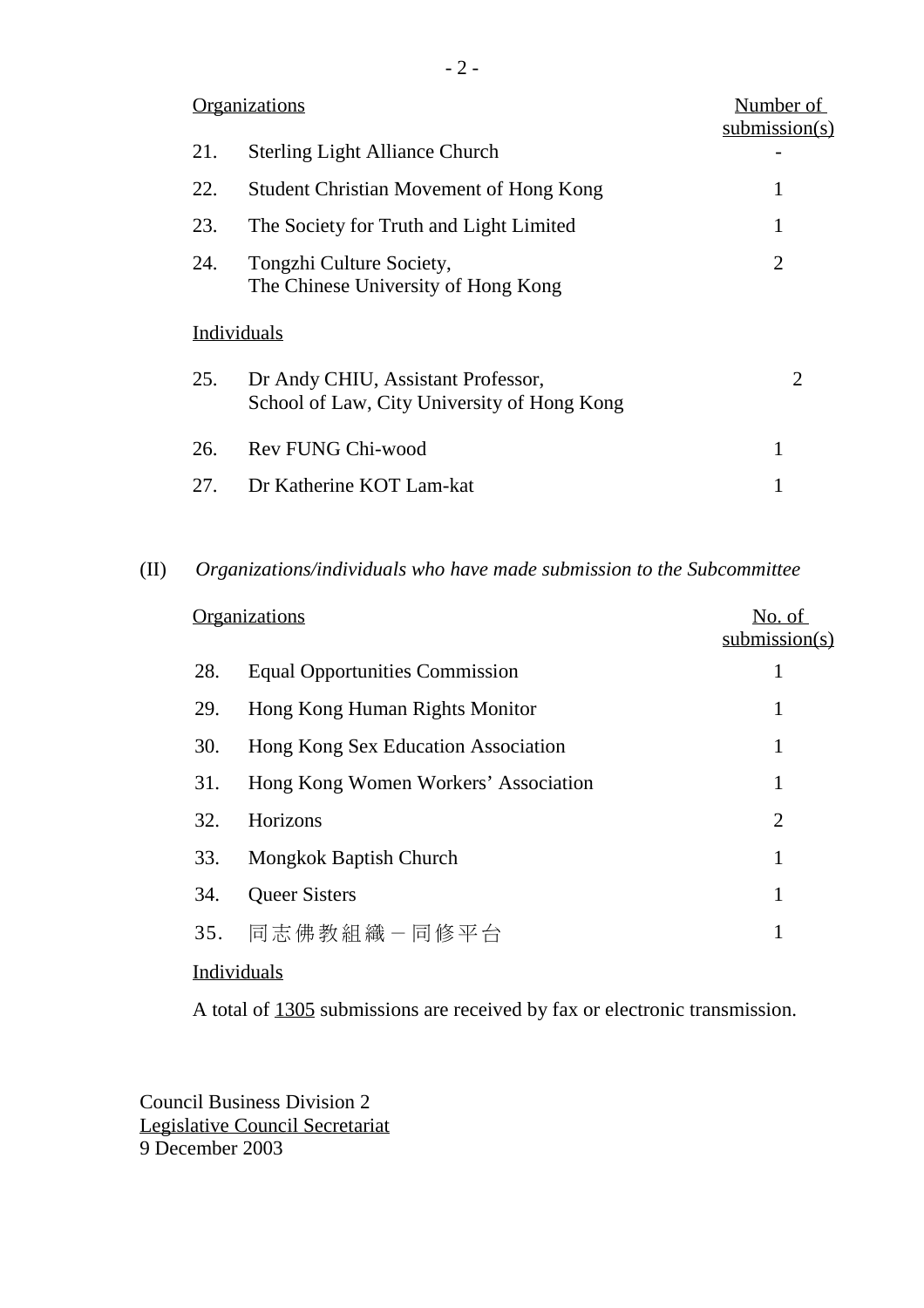

#### 政府總部 民政事務局

香港灣仔 軒尼詩道一百三十號 修頓中心三十一樓

**GOVERNMENT SECRETARIAT HOME AFFAIRS BUREAU** 

31ST FLOOR, SOUTHORN CENTRE, 130 HENNESSY ROAD, WAN CHAI HONG KONG.

5 July 2004

| 本署檔號 OUR REF.           | $\sim 100$ km s $^{-1}$                                                                     | <b>HAB CR 1/34/41</b> |
|-------------------------|---------------------------------------------------------------------------------------------|-----------------------|
| 來函檔號 YOUR REF           | <b>Contractor</b>                                                                           | CB2/PL/HA             |
| 電話 TELNO.               | $\mathcal{L}^{\mathcal{L}}$ and $\mathcal{L}^{\mathcal{L}}$ and $\mathcal{L}^{\mathcal{L}}$ | 2835 1373             |
| 圖文傳真 <sub>FAXLINE</sub> | $\sim 10^{11}$ m $^{-1}$                                                                    | 2591 6002             |

Mrs Constance Li Clerk to Panel Legislative Council **Legislative Council Building** 8 Jackson Road Central Hong Kong

Dear Mrs Li,

## **Panel on Home Affairs Final Report of the Subcommittee** to study discrimination on the ground of sexual orientation

I refer to your letter of 14 February 2004 requesting the Administration to provide a written response to the concerns and issues raised in the captioned report and whether the Administration would consider conducting a large-scale public consultation exercise to gauge the views of the community and those affected on the issues raised in the report. The Administration's response is at the Annex for Members' information.

Yours sincerely,

(Mrs Hedy Chu) for Secretary for Home Affairs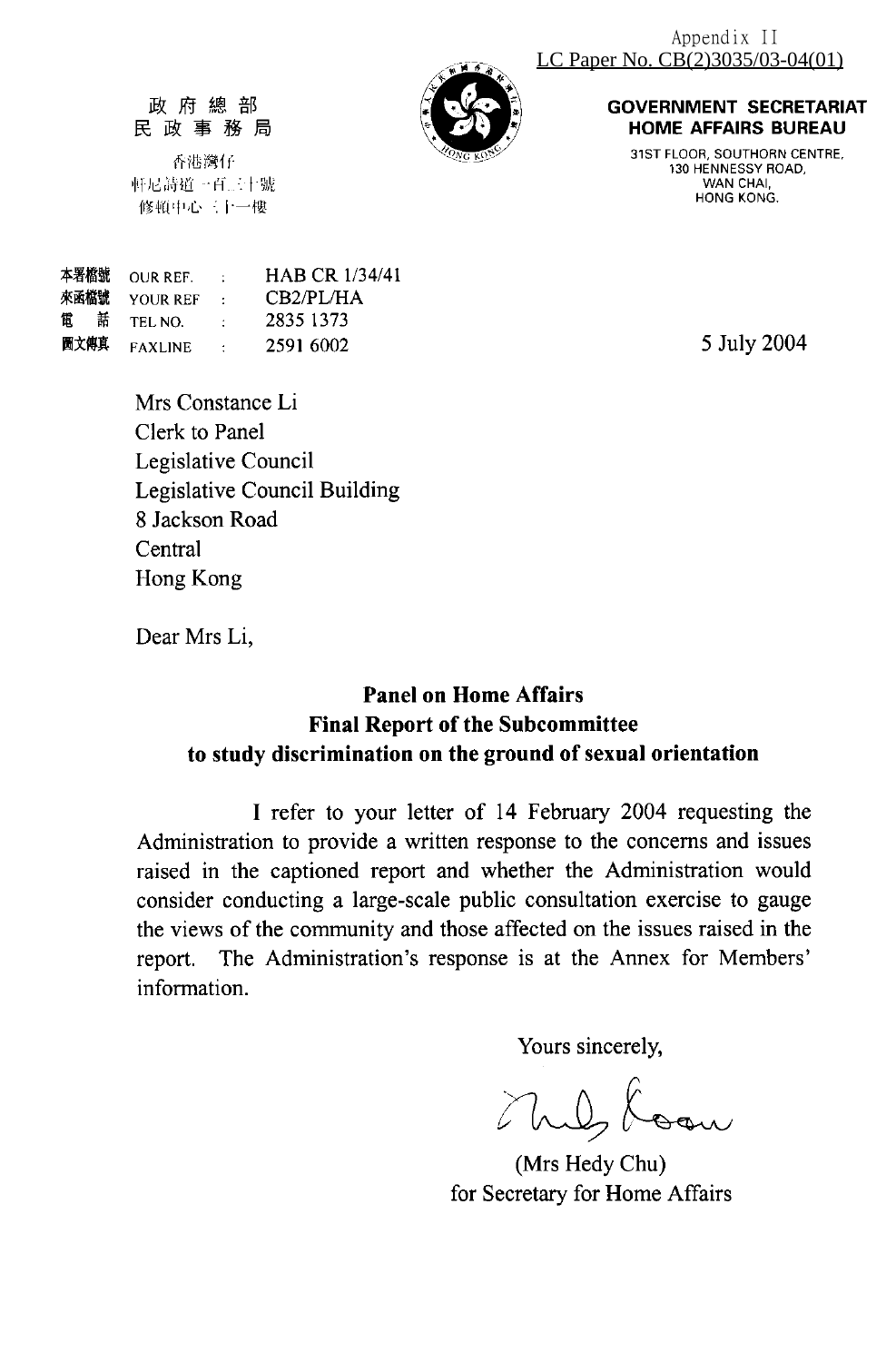## **Blood donation**

Within the blood donor screening process, there is an ongoing practice of reviewing and monitoring the screening criteria and the wording of the Blood Donation Registration Form to ensure that they follow the best international practice and are fully justified on grounds of The current Blood Donation Registration Form recognizes the safety. latest international guidelines and has been developed from continuing objective review by the Hong Kong Red Cross Blood Transfusion Service (BTS) Expert Panel on Blood and Blood Products Safety.

Question 23 in the current version of the form asks  $\overline{2}$ . prospective donors, strictly objectively, whether they have been engaged in certain types of high-risk behaviour that might pose a risk to the safety The high-risk behaviour described is not of any blood donated. restricted to male homosexuals. The wording is not biased in any way and is thus not discriminatory towards any category or group of blood donor.

It is the BTS's duty to ensure that all the blood it collects is,  $3.$ as far as can be ascertained by its screening and testing processes, safe for its intended use and meets all the latest scientific criteria, standards and practices to provide confidence in its safety. It is necessary to defer some potential blood donors and to reject some blood donations, for a wide range of reasons, but those who are deferred or rejected must understand the paramount and over-riding importance of blood safety, and the avoidance of any element of risk, that governs the BTS in its work.

## Film censorship

 $\overline{4}$ . Although posters of Category II films are not required to be submitted to the Film Censorship Authority for approval under the Film Censorship Ordinance (FCO), they are subject to the regulation of the Control of Obscene and Indecent Articles Ordinance (COIAO). Under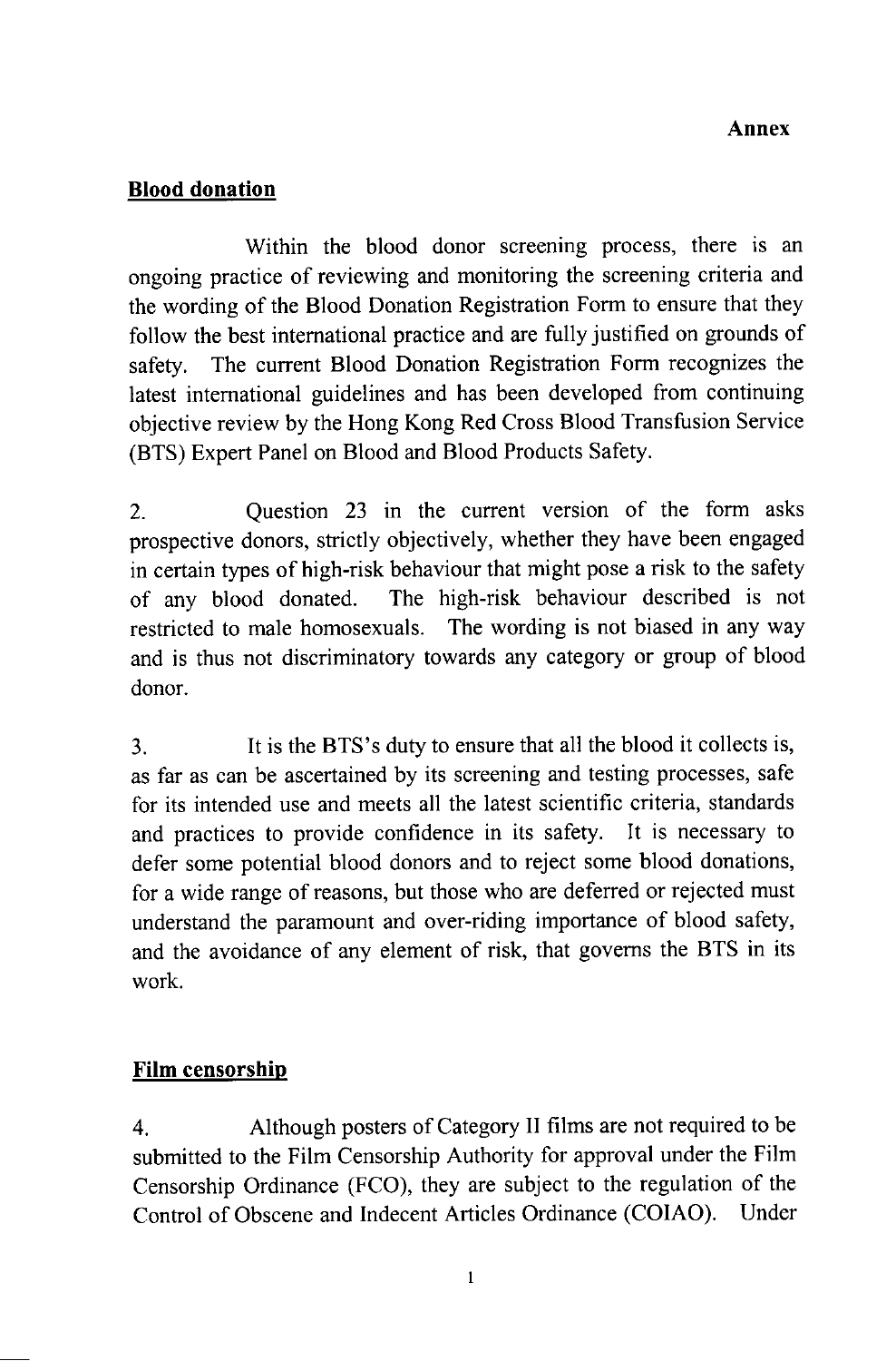the COIAO, a person who publicly displays indecent materials, including posters, commits an offence and is liable to a fine of \$400,000 and to imprisonment for 12 months on first conviction, and to a fine of \$800,000 and to imprisonment for 12 months on a second or subsequent conviction. As such, there does not exist any loophole for regulating the display of film posters to the public.

The Administration would continue to conduct public 5. opinion survey on the film classification system on a biennial basis to assess the community's acceptance of the existing film classification system (including the film classification standards).

Appropriate action would be taken against film posters 6. which are found to contravene the COIAO.

## **Medical services**

The Hospital Authority has in place a series of programmes  $7<sub>1</sub>$ to foster awareness among front-line staff and equip them with essential service and communication skills to build partnership with patients and These series of patient-centred communication patients' relatives. skills programmes not only focus on the practical steps and skills for effective two-way communication, but also address the importance of appropriate attitude in addressing patients' rights and feelings as highlighted in the Patients' Charter promulgated by the Hospital Authority.

8. Moreover, in order to cultivate the proper patient-centred mindset for our newly recruited staff, relevant training elements are included in the Central Orientation and Induction programmes for Medical officers, Interns and Nurses. A self-learning courseware on "Better Patient Partnership" is also developed to enhance health care providers' competencies in addressing patients' clinical and emotional needs.

Apart from organizing these skills-building programmes 9. regularly, a number of reinforcement activities like topical seminars and

 $\overline{2}$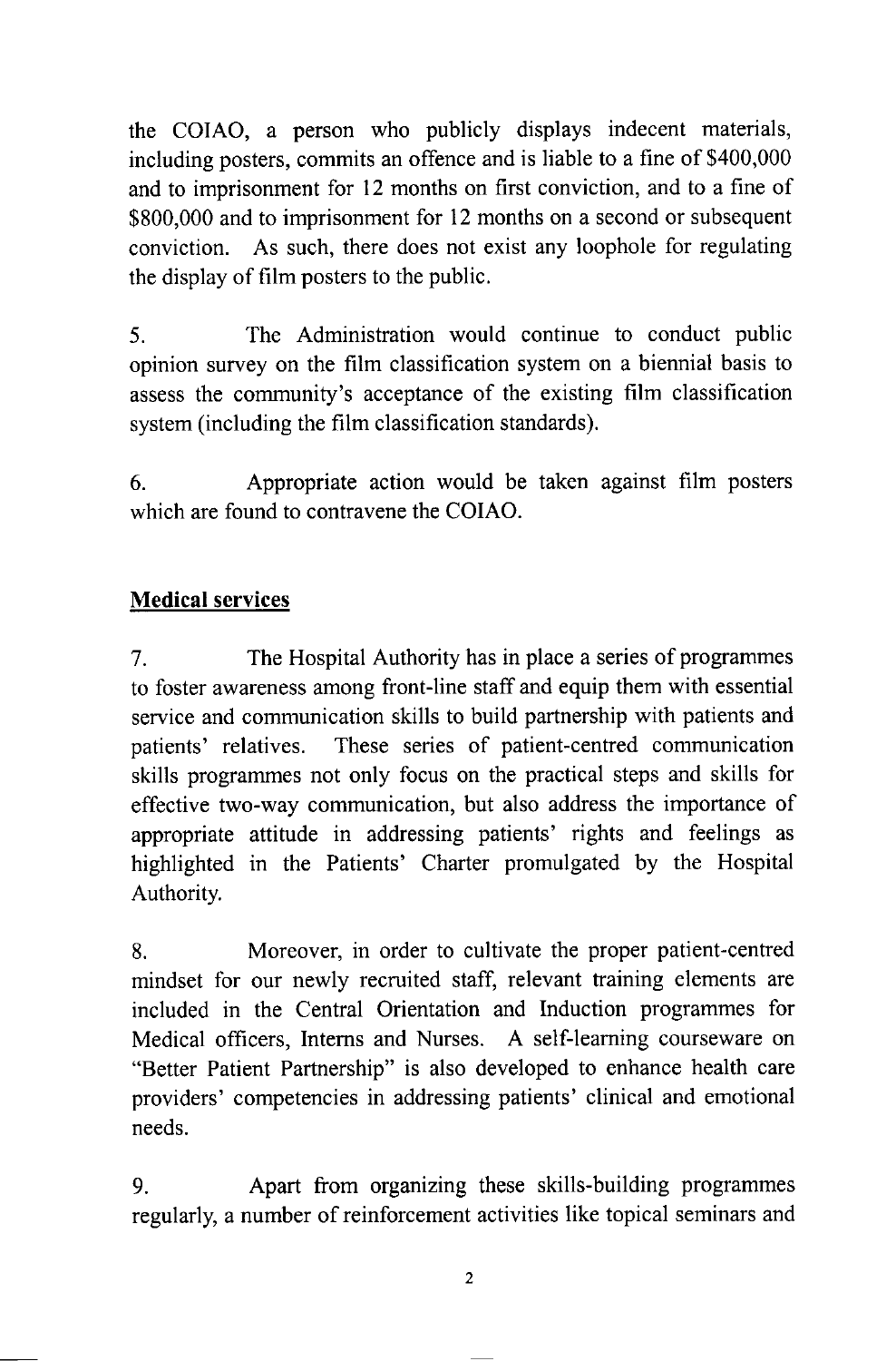setting up of self-learning resources corner will be arranged to provide continuous learning opportunities for health care professionals to sustain the momentum of patient-centred drive in hospitals. A number of refresher skills-building workshops will also be developed for specific staff groups in order to strengthen their communication skills in addressing patients' rights and feelings.

## **Education**

 $10<sub>1</sub>$ The Education and Manpower Bureau conducted a survey on value education in schools with a focus on the core value "Respect" for Others" including sexual orientation in the 2002-2003 school year. The summary findings of the survey are as follows:

- $(a)$ a majority of the schools surveyed have developed their own Moral and Civic Education Curriculum and related activities to help students cultivate positive values and attitudes, in particular, the core value of "Respect for Others":
- (b) most of the teachers agree that developing the value of "Respect for Others" is conducive to building a non-discrimination attitude towards people with different sexual orientation;
- "sexual orientation" is not a common topic in primary  $(c)$ schools as teachers opined that these topics are too remote to primary students and beyond their comprehension; and
- $(d)$ about 40% of secondary school teachers surveyed have taught topics relating to "Sexual orientation" through different channels.

11. The findings reflect that the current curriculum reform aims at helping students develop positive values and attitudes is on the right direction. Considering the uniqueness of every school, an open and flexible Moral and Civic Education Curriculum Framework focusing on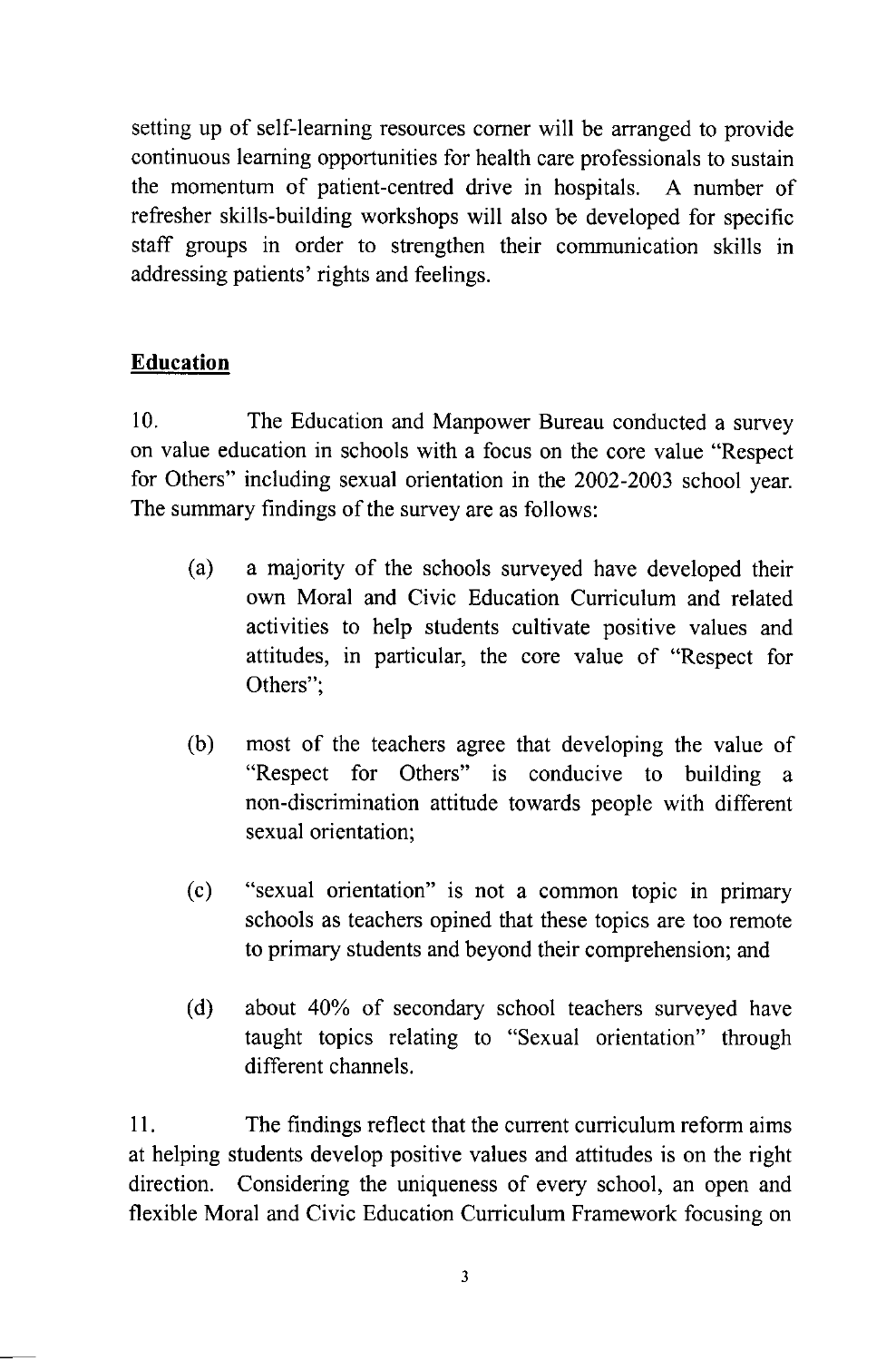values education can meet the different needs of schools including different ways to approach the topic of sexual orientation.

 $12.$ To assist schools to develop their own school-based Moral and Civic Education Curriculum in helping students develop positive values and attitudes, including non-discrimination of people with different sexual orientation, the Education and Manpower Bureau has been making continuous effort to provide teacher training programmes to cover topics like homosexuality and sexual orientation during the past two years. Other than compiling teaching kits for promoting value education including sex education, our latest initiative is to develop the Moral and Civic Resources Education **Net** (http://resources.cmb.gov.hk/mce) in which related reference materials on "respect for others" and "sexual orientation" in the form of photos, cartoons, statistical figures, stories or case studies, lesson plans and news rewrites are provided.

## Application of the offences of homosexual and heterosexual buggery

13. The Administration is prepared to continue to listen to the views from various sections of the community regarding section 118C(b) of the Crimes Ordinance, which provides that a male person under the age of 21 may be liable to prosecution for buggery.

## **Housing**

 $14.$  $As$ the Housing Department has explained to the Subcommittee, the requirement for family applicants for public housing to produce documentary proof of the family relationships among household members is necessary to prevent false or loose claims. Allocation of heavily subsidised social benefits like public housing should continue to be guided by the prevailing marriage system in Hong Kong and only those with legal marital status will be accorded family status for the purpose of application for public housing.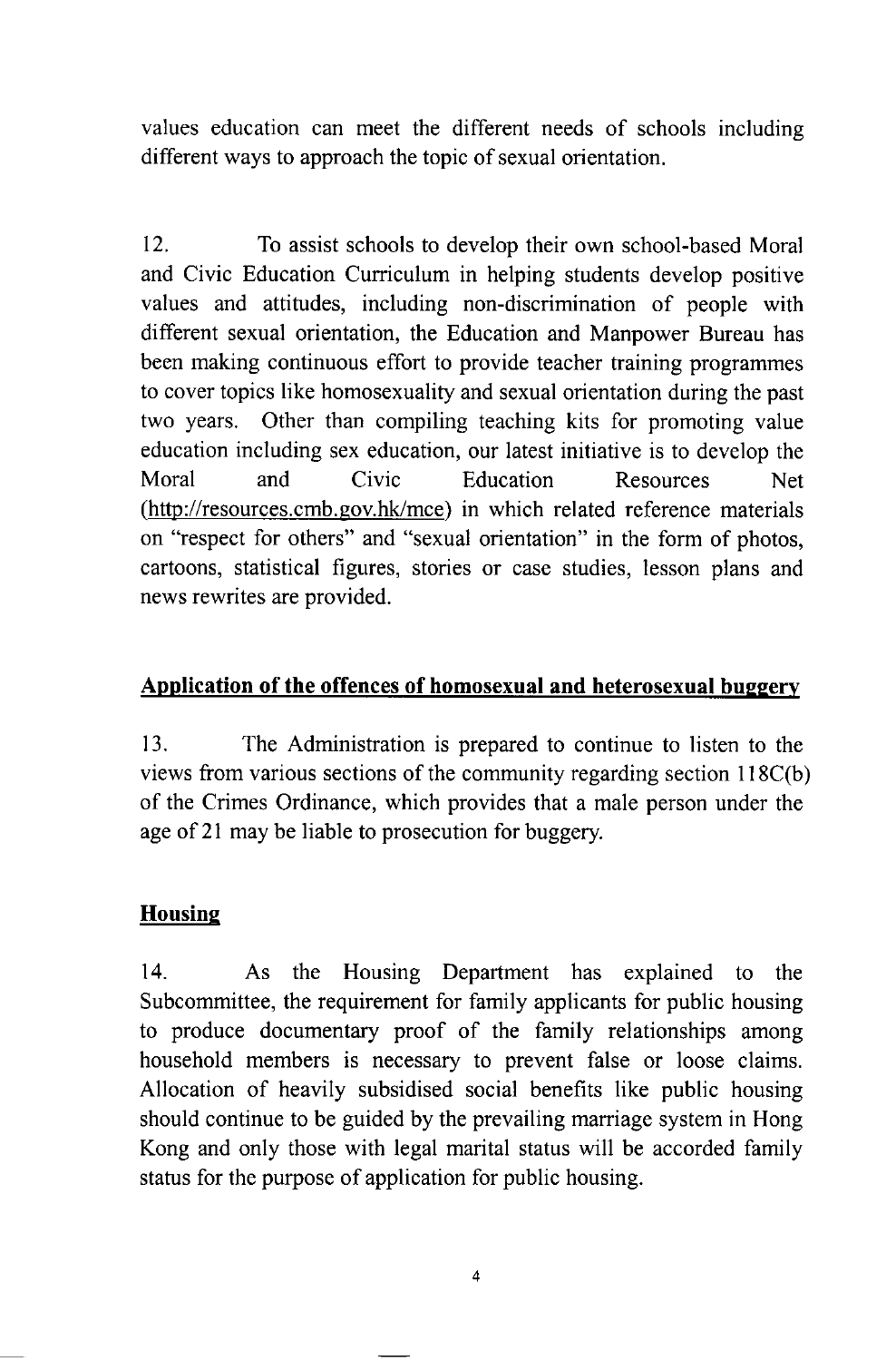# **Civil service medical benefits and Employment**

The Administration has no further comments on these two 15. parts of the report.

# Legislation against discrimination on the ground of sexual orientation

The Home Affairs Bureau conducted a survey and a public 16. consultation exercise on sexual orientation in 1995 and 1996 respectively. The result showed that the majority of the respondents indicated strong opposition to anti-discrimination legislation in respect of sexual orientation. In order to better understand the latest public opinion in this area, we will consider conducting a large-scale survey in the next financial year, subject to resources being available.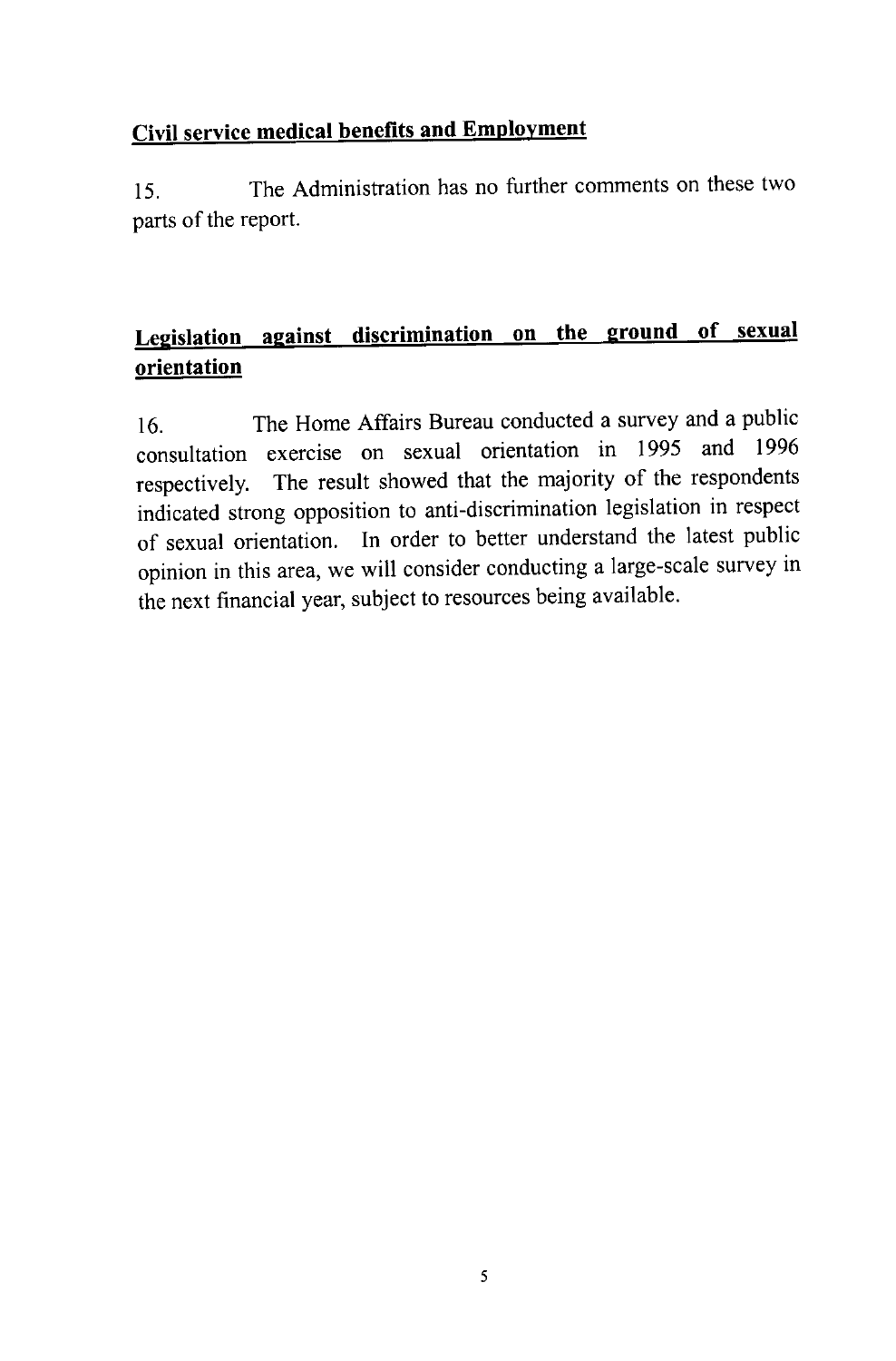## **Questions relating to discrimination on the ground of sexual orientation raised at Council meetings since the first term of the Legislative Council**

| <b>Meeting Date</b> | <b>Question</b>                                                                                                                                                                                                                                                                                             |
|---------------------|-------------------------------------------------------------------------------------------------------------------------------------------------------------------------------------------------------------------------------------------------------------------------------------------------------------|
| 26.6.2000           | Hon Emily LAU raised a written question on refusals by some<br>religious bodies to admit homosexuals to participate in their<br>activities.                                                                                                                                                                 |
| 13.6.2001           | Hon James TO raised an oral question on implementation of the<br>recommendation on prohibition of discrimination made by the<br>United Nations Committee on Economic, Social and Cultural<br>Rights.                                                                                                        |
| 6.4.2005            | Hon LEE Cheuk-yan raised an oral question on the recommendation<br>made by the United Nations Committee on Economic, Social and<br>Cultural Rights that the Government should consider legislation or<br>review its policies in six areas, including discrimination on the<br>ground of sexual orientation. |

Council Business Division 2 Legislative Council Secretariat 3 March 2006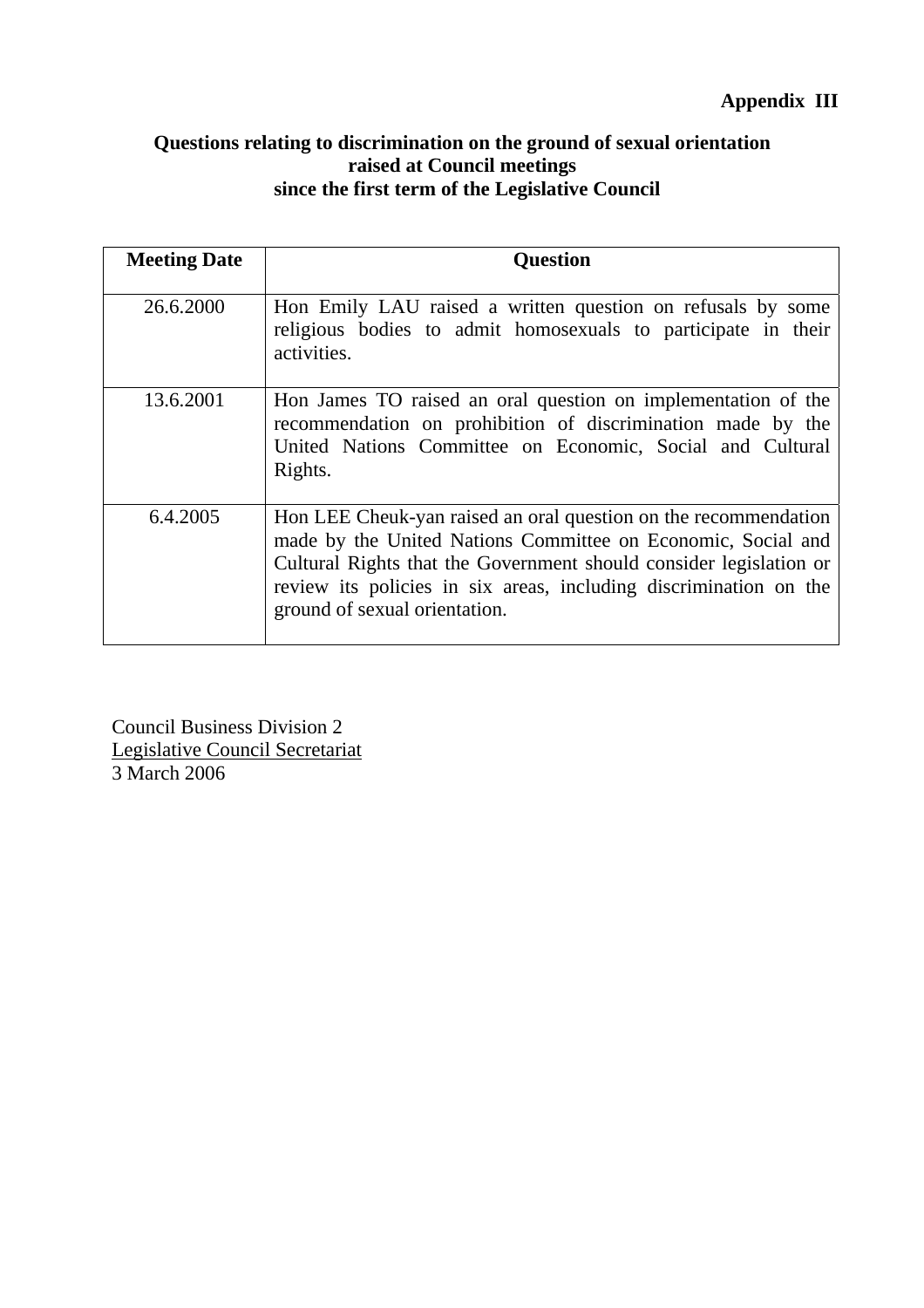| Relevant documents on survey on public attitudes towards homosexuals and |
|--------------------------------------------------------------------------|
| discrimination on the ground of sexual orientation                       |

| Date of  | <b>Meeting</b>                  | <b>Minutes/Paper</b>                                                                                                                              | LC Paper No.                                                                                                      |
|----------|---------------------------------|---------------------------------------------------------------------------------------------------------------------------------------------------|-------------------------------------------------------------------------------------------------------------------|
| meeting  |                                 |                                                                                                                                                   |                                                                                                                   |
| 12.12.00 | Panel on<br><b>Home Affairs</b> | Minutes of meeting                                                                                                                                | CB(2)835/00-01<br>http://www.legco.gov<br>$hk/yr00-01/english/p$<br>anels/ha/minutes/ha1<br>21200.pdf             |
|          |                                 | Administration's paper on<br>"Discrimination on the<br>ground of sexual<br>orientation"                                                           | $CB(2)207/00-01(01)$<br>http://www.legco.gov<br>$hk/yr00-01/english/p$<br>anels/ha/papers/207e<br>01.pdf          |
|          |                                 | <b>Administration's written</b><br>response to the comments<br>made by concern groups and<br>Panel members                                        | $CB(2)981/00-01(01)$<br>http://www.legco.gov<br>$hk/yr00-01/english/p$<br>anels/ha/ha_gso/pape<br>rs/981e01.pdf   |
| 13.2.04  | Panel on<br><b>Home Affairs</b> | Minutes of meeting                                                                                                                                | CB(2)1746/03-04<br>http://www.legco.gov<br>$hk/yr03-04/english/p$<br>anels/ha/minutes/ha0<br>40213.pdf            |
|          |                                 | Final report of the<br>Subcommittee to study<br>discrimination on the<br>ground of sexual orientation                                             | CB(2)737/03-04<br>http://www.legco.gov<br>$hk/yr03-04/english/p$<br>anels/ha/papers/ha02<br>13cb2-737-e.pdf       |
|          |                                 | Administration's written<br>response to the Final Report<br>of the Subcommittee to<br>study discrimination on the<br>ground of sexual orientation | $CB(2)3035/03-04(01)$<br>http://www.legco.gov.<br>$hk/yr03-04/english/pa$<br>nels/ha/papers/hacb2-<br>3035-1e.pdf |
| 14.1.05  | Panel on<br><b>Home Affairs</b> | Minutes of meeting                                                                                                                                | CB(2)1080/04-05<br>http://www.legco.gov<br>$-hk/yr04-05/english/p$<br>anels/ha/minutes/ha0<br>50114.pdf           |